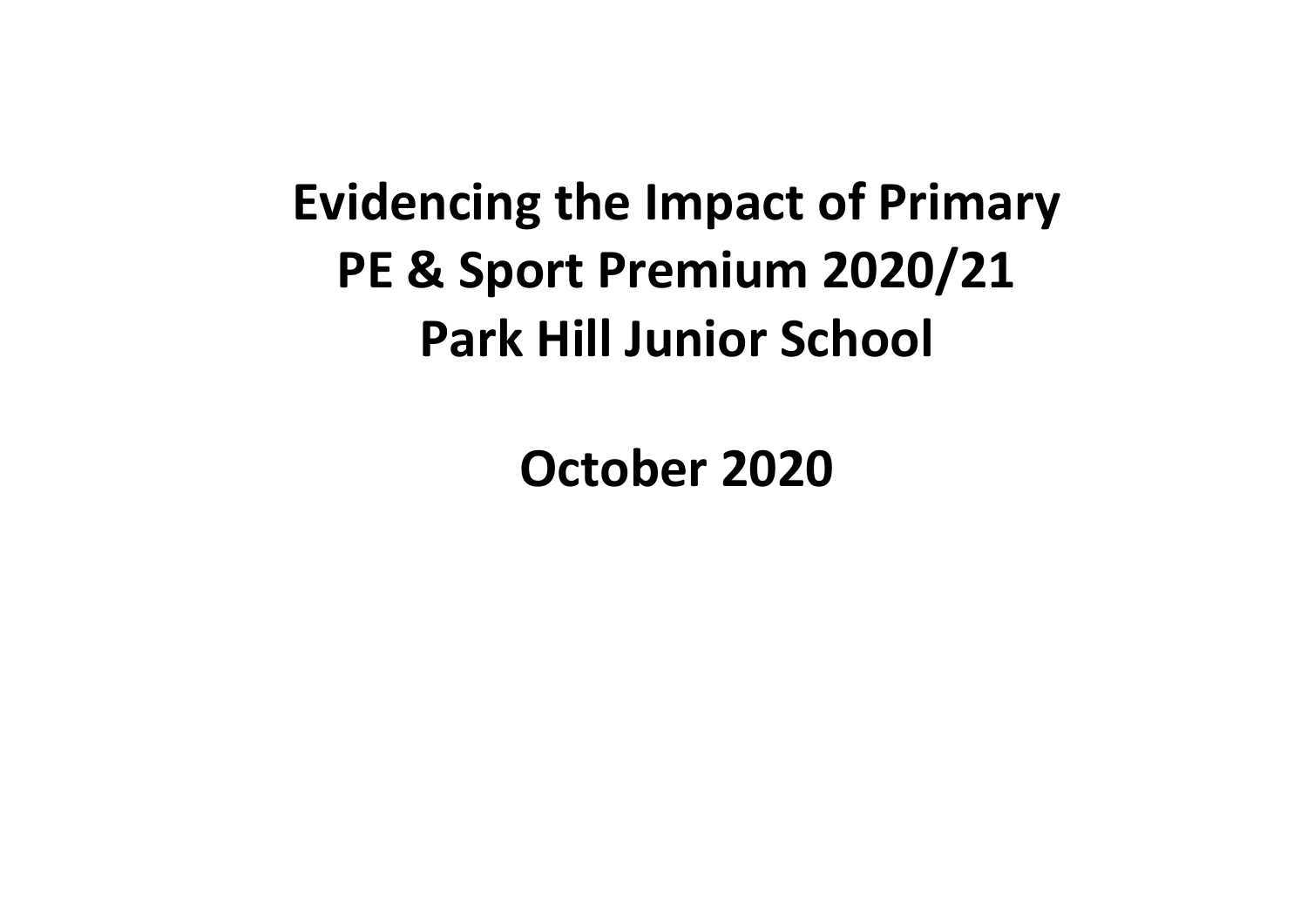**Key achievements to date – this area demonstrates some crucial aspects of the impact of PE & Sport Premium achieved at the end of the academic year 2019/20:**

## **Croydon School Sport Partnerships Membership Overview 2019 - 20 Park Hill Junior School**

## **Bespoke Support**

#### 24 half-days of bespoke support offered during 2019-20 including:

Evidencing the impact of PE & Sport Premium across the school **Teambuilding Workshops Sports Leadership Training Bespoke targeted interventions Virtual Healthy Week Planning** 

#### **Key achievements**

- All Y3 students supported in development of their social skills via teambuilding sessions
- Identified pupils provided with high quality Sports Leaders training aimed at effective planning and delivery of sporting activities
- All young people provided with opportunities to stay active during lockdown through access to real PE at Home resources. regular sporting challenges and virtual competitions



## **Strategic Review**



PE coordinator and CSSP representative have been in regular contact throughout the year. including lockdown and school closure period, to action plan. design targeted interventions and to ensure that sport is at the forefront of the school.



#### All staff provided with extensive PE & Sport CPD opportunities including:

Whole school real PE training with access to innovative holistic educational approach world class online and resources

#### School represented at numerous borough events including:

- X-Country Championships
- **Virtual Golf Competition**
- **Virtual Athletics Championships**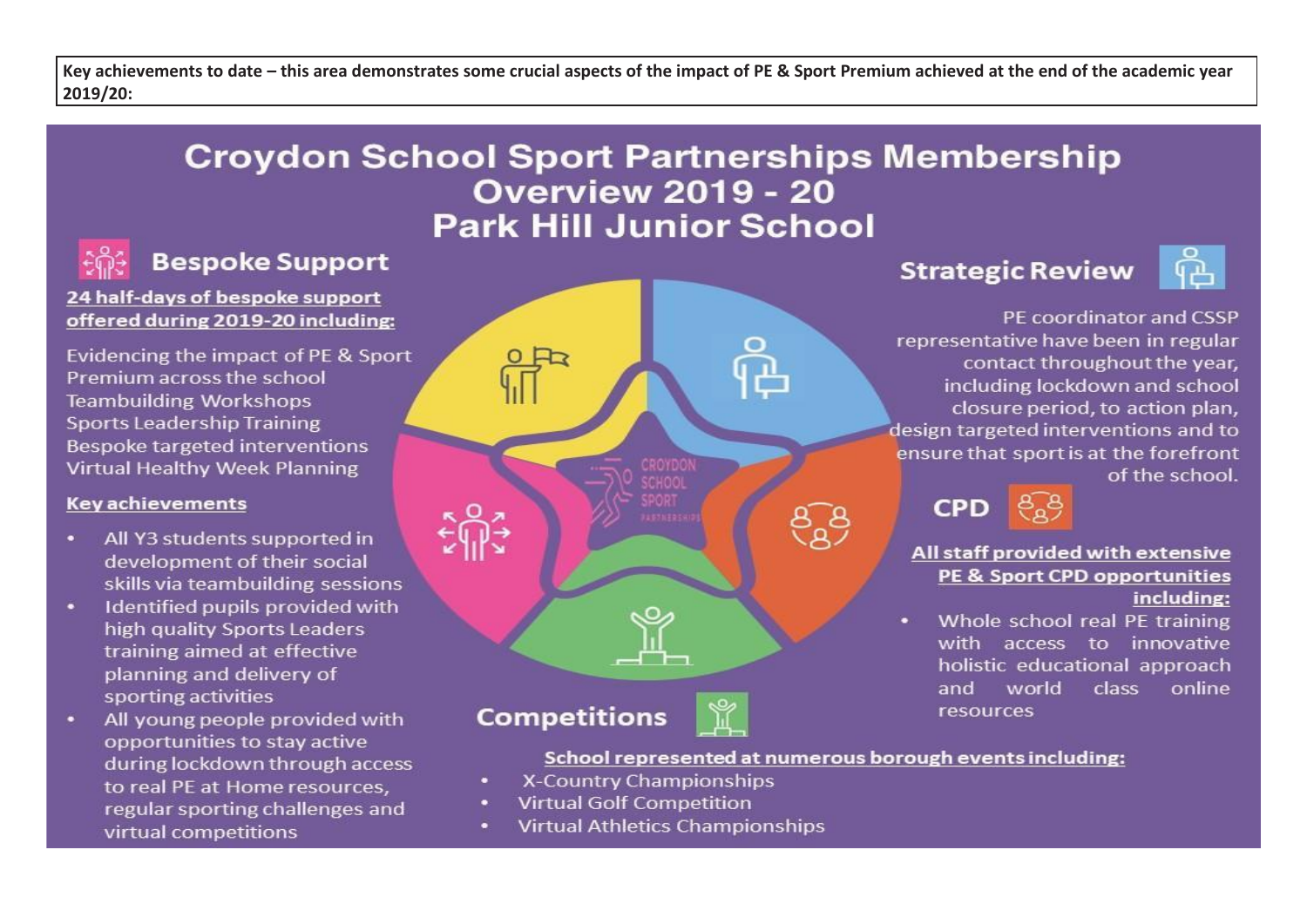| Meeting national curriculum requirements for swimming and water safety                                                                                                                                                         | Please complete all of the below: |
|--------------------------------------------------------------------------------------------------------------------------------------------------------------------------------------------------------------------------------|-----------------------------------|
| What percentage of your Year 6 pupils could swim competently, confidently and proficiently over a distance<br>of at least 25 metres when they left your primary school at the end of last academic year?                       | 64%                               |
| What percentage of your Year 6 pupils could use a range of strokes effectively [for example, front<br>crawl, backstroke and breaststroke] when they left your primary school at the end of last academic<br>year?              | 53%                               |
| What percentage of your Year 6 pupils could perform safe self-rescue in different water-based<br>situations when they left your primary school at the end of last academic year?                                               | 62%                               |
| Schools can choose to use the Primary PE and Sport Premium to provide additional provision for swimming<br>but this must be for activity over and above the national curriculum requirements. Have you used it in this<br>way? | No.                               |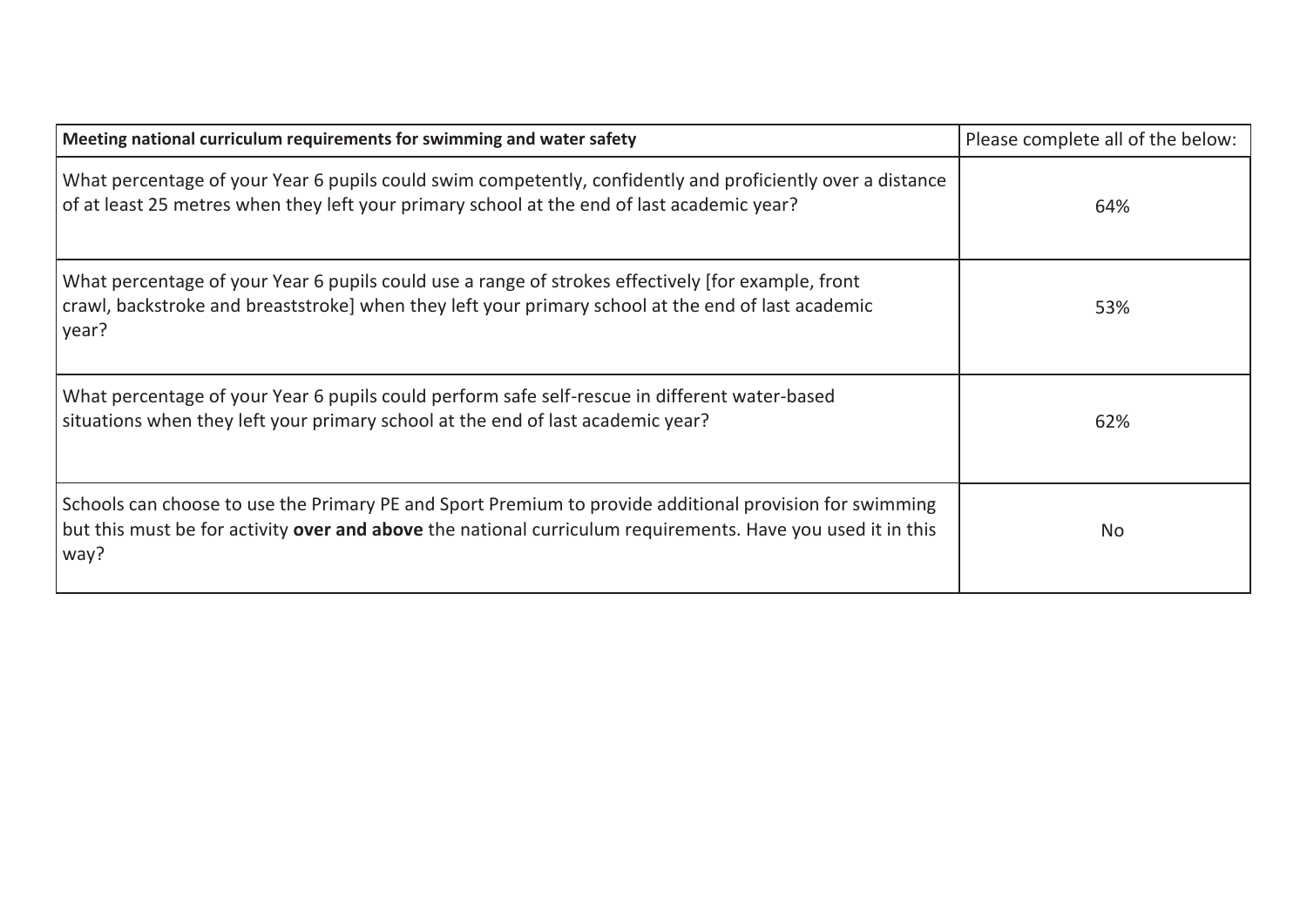### **Action Plan and Budget Tracking**

Capture your intended annual spend against the 5 key indicators. Clarify the success criteria and evidence of impact that you intend to measure to evaluate for students today and for the future.

| Academic Year: 2020/21                                                                                                                                                                                                                                                                                                                                                                                     | Total fund allocated: £19,650<br>Underspent from 2019/20: None                                                                                                                                                                                                                                                                                                                                                                                                                                                                                                                                                 | Date Updated: 22/10/2020     |                                                                                                                                                                                                                                                                                                                                                                                                                                                                                                                       |                                                                                                                                                                                                                                                                                     |
|------------------------------------------------------------------------------------------------------------------------------------------------------------------------------------------------------------------------------------------------------------------------------------------------------------------------------------------------------------------------------------------------------------|----------------------------------------------------------------------------------------------------------------------------------------------------------------------------------------------------------------------------------------------------------------------------------------------------------------------------------------------------------------------------------------------------------------------------------------------------------------------------------------------------------------------------------------------------------------------------------------------------------------|------------------------------|-----------------------------------------------------------------------------------------------------------------------------------------------------------------------------------------------------------------------------------------------------------------------------------------------------------------------------------------------------------------------------------------------------------------------------------------------------------------------------------------------------------------------|-------------------------------------------------------------------------------------------------------------------------------------------------------------------------------------------------------------------------------------------------------------------------------------|
| Key indicator 1: The engagement of all pupils in regular physical activity - Chief Medical Officer guidelines recommend<br>that primary school children undertake at least 30 minutes of physical activity a day in school                                                                                                                                                                                 | <b>Percentage of total</b><br>allocation:                                                                                                                                                                                                                                                                                                                                                                                                                                                                                                                                                                      |                              |                                                                                                                                                                                                                                                                                                                                                                                                                                                                                                                       |                                                                                                                                                                                                                                                                                     |
|                                                                                                                                                                                                                                                                                                                                                                                                            |                                                                                                                                                                                                                                                                                                                                                                                                                                                                                                                                                                                                                |                              |                                                                                                                                                                                                                                                                                                                                                                                                                                                                                                                       |                                                                                                                                                                                                                                                                                     |
| School focus with clarity on<br>intended impact on pupils:                                                                                                                                                                                                                                                                                                                                                 | <b>Actions to achieve:</b>                                                                                                                                                                                                                                                                                                                                                                                                                                                                                                                                                                                     | <b>Funding</b><br>allocated: | <b>Evidence and impact:</b>                                                                                                                                                                                                                                                                                                                                                                                                                                                                                           | <b>Sustainability and suggested</b><br>next steps:                                                                                                                                                                                                                                  |
| Continuous development and<br>implementation of a strategy for the<br>effective use of play spaces and<br>outdoor play equipment aimed at<br>increasing the number of<br>opportunities for children to be<br>active throughout the day and<br>leading to all students being able to<br>experience high quality play and<br>being supported in undertaking the<br>active 30 minutes within a school<br>day. | Ensuring innovation with regards to $£10170$<br>the effective use of outdoor space in<br>order to provide maximum<br>opportunities for all pupils to be<br>active throughout the school day.<br>Ideas to include creation of activity<br>zones in the field, installation of an<br>astro-turf strip aimed at<br>encouraging all children to increase<br>their time to practise gymnastics<br>and installation of a double air-<br>walker/cross trainer to be used both<br>lin and out of PE lessons. New<br>investments to allow for maximizing<br>students' participation<br>opportunities while operating in |                              | An increased number of young<br>people accessing opportunities to impact on the level of physical<br>be physically active and to<br>actively play each school day.<br>Conclusions based on playtime<br>observations and behaviour log<br>showing less incidents of poor<br>behaviour due to high levels of<br>engagement by pupils.<br>Sports dots on the fields, new<br>gym equipment and astroturf<br>strip all offer extra opportunities<br>for pupils to be active on the field<br>(especially in 'bubble' zones. | New investments to positively<br>activity time undertaken by all<br>young people both this<br>academic year as well as in<br>future contributing towards<br>supporting all pupils in<br>achieving the Chief Medical<br>Officer's guideline of being<br>active for 60 minutes a day. |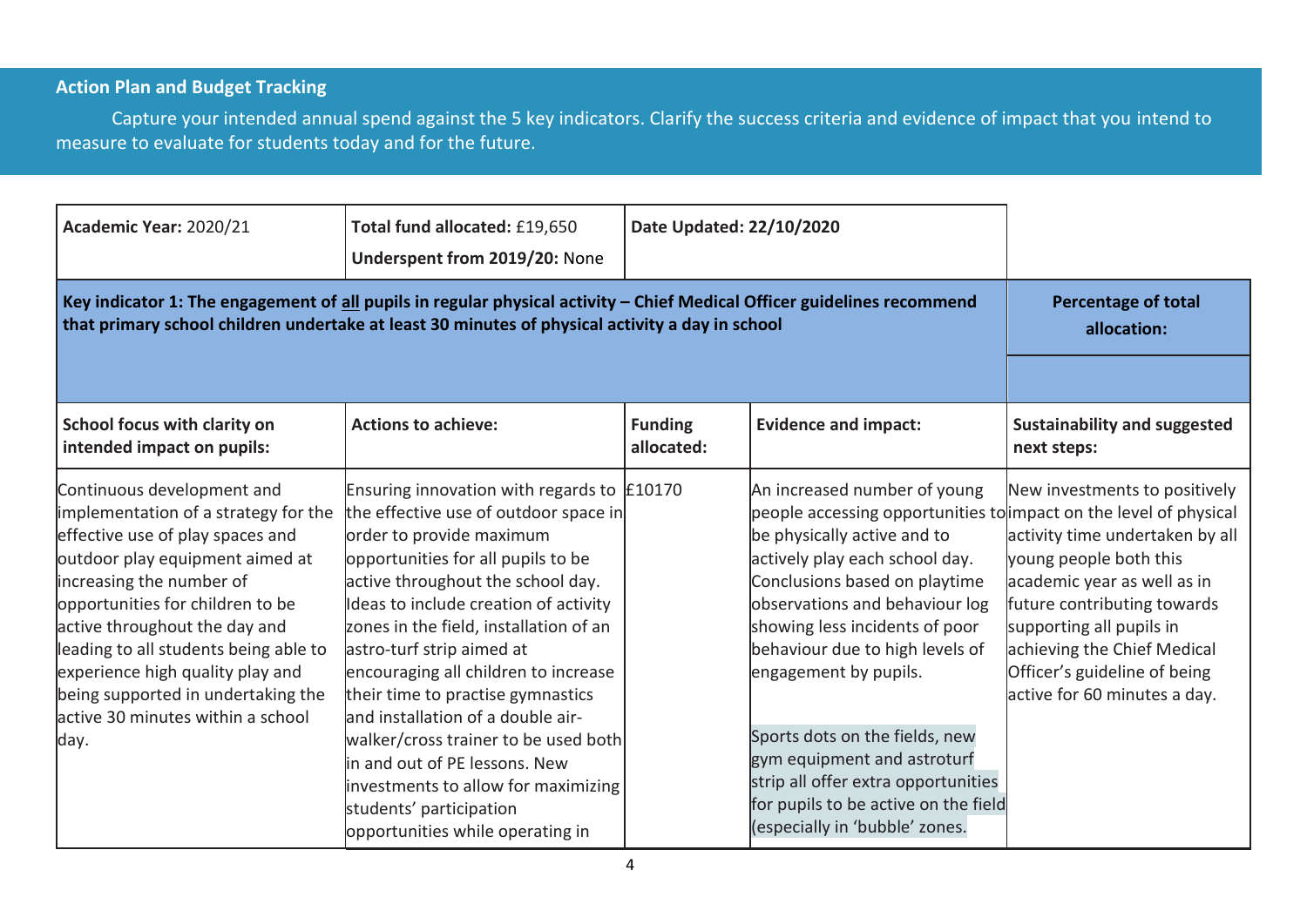| 'bubbles' format and while school<br>playground is out of action for the<br>on-going building works as well as<br>beyond.                                                                                                        | Children enjoy doing the<br>activities on the dots in their<br>zones (these are also enjoyed in<br>PE lesson warm ups.) The extra<br>astroturf strip is played on<br>regularly during playtime and<br>lunch breaks as children practice<br>their gymnastics on it. The new<br>gym equipment in a different<br>zone from the other equipment<br>is constantly in use and is a firm<br>favourite with all year groups.<br>The children are having such fun<br>they are almost unaware that<br>they are being active!<br>The PE Lead introduced<br>Foursquare to the staff having<br>seen it in operation at another<br>school (CPD - 17th Mar), |                                                                                      |
|----------------------------------------------------------------------------------------------------------------------------------------------------------------------------------------------------------------------------------|-----------------------------------------------------------------------------------------------------------------------------------------------------------------------------------------------------------------------------------------------------------------------------------------------------------------------------------------------------------------------------------------------------------------------------------------------------------------------------------------------------------------------------------------------------------------------------------------------------------------------------------------------|--------------------------------------------------------------------------------------|
|                                                                                                                                                                                                                                  | discussed it with school council<br>(31st Mar) and the pupils in an<br>assembly 26th Apr. The children<br>played foursquare in a PE lesson<br>and really enjoyed it. As a result<br>we paid for court lines to be<br>painted on the playground.<br>Spend: £9695.52                                                                                                                                                                                                                                                                                                                                                                            |                                                                                      |
| Investment into new and additional £1000<br>play equipment (allocated bag of<br>equipment per 'bubble') in order to<br>ensure safe access for pupils in all<br>'bubbles' and across all activity<br>zones at both break time and | All young people will be able to<br>access their allocated equipment sanitation of the equipment to<br>from Autumn Term.<br>New equipment (footballs, tennis<br>balls, skipping ropes, hoops etc)                                                                                                                                                                                                                                                                                                                                                                                                                                             | Appropriate checks and<br>be carried out after each use to<br>ensure maximum safety. |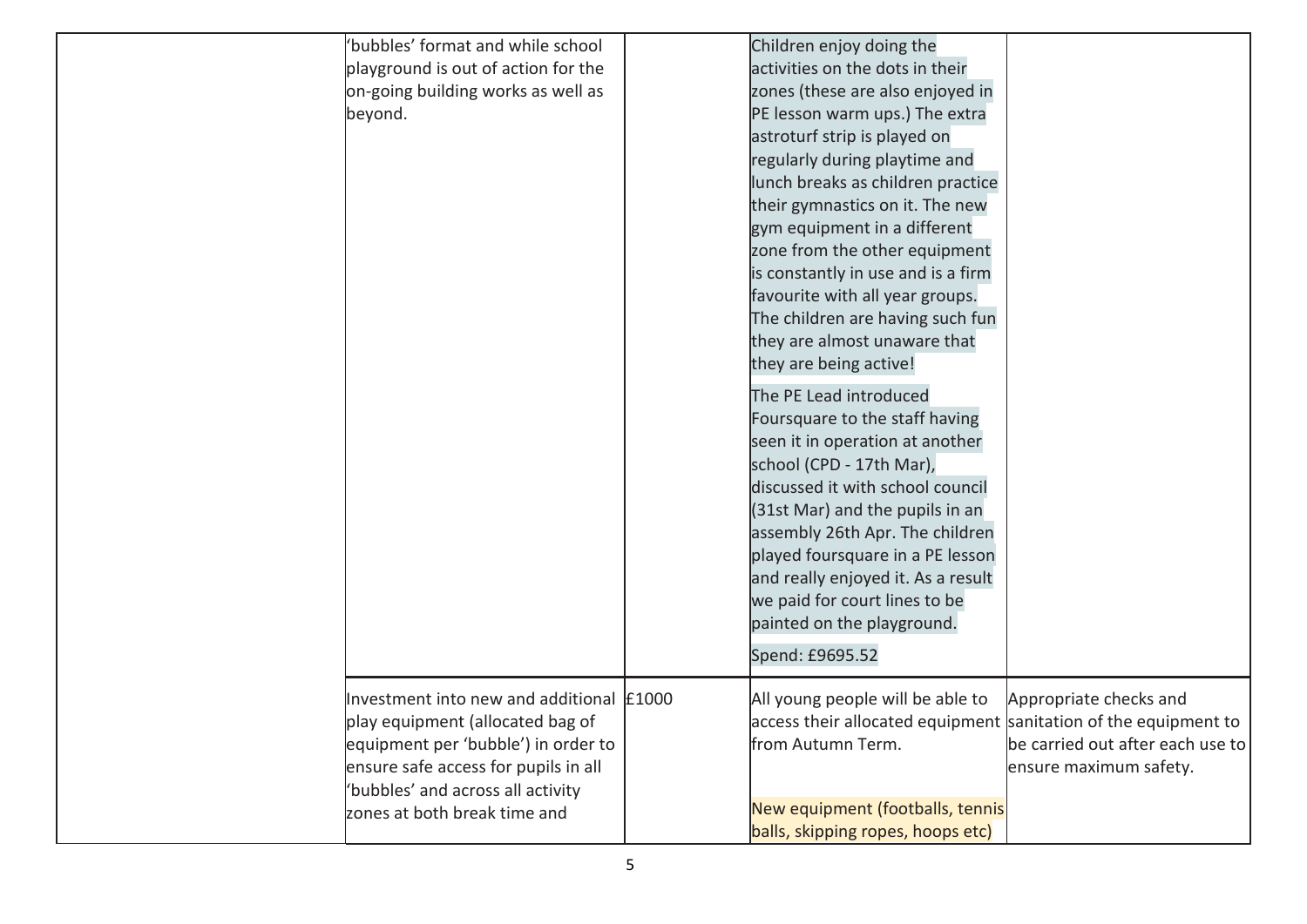| lunchtime.                                                                                                                              |                                                              | ordered in Autumn and Spring<br>terms. Used in year group<br>bubbles. Balls also ordered for<br>foursquare.<br>It has been great to see the<br>children enjoying playing with<br>the outdoor equipment and<br>making up their own games.<br>The PE subject lead has spoken<br>with PHJS staff and children<br>about playground equipment and<br>what they believe is needed to<br>further increase activity in zones<br>at break and lunch time. This has<br>led to more skipping ropes and<br>soft balls being bought.<br>The PE subject lead met with the<br>school council twice (March |                                                                                                                                       |
|-----------------------------------------------------------------------------------------------------------------------------------------|--------------------------------------------------------------|--------------------------------------------------------------------------------------------------------------------------------------------------------------------------------------------------------------------------------------------------------------------------------------------------------------------------------------------------------------------------------------------------------------------------------------------------------------------------------------------------------------------------------------------------------------------------------------------|---------------------------------------------------------------------------------------------------------------------------------------|
|                                                                                                                                         |                                                              | Circus equipment/ foursquare<br>courts / outdoor table tennis<br>tables / trampoline.<br>April - met with the staff member<br>in charge of the school council<br>and ordered circus and wet play<br>equipment.                                                                                                                                                                                                                                                                                                                                                                             |                                                                                                                                       |
|                                                                                                                                         |                                                              | Current spend: £642.01                                                                                                                                                                                                                                                                                                                                                                                                                                                                                                                                                                     |                                                                                                                                       |
| Further development and<br>implementation of Sports Leaders<br>Training Scheme aimed at teaching<br>young people to take responsibility | Funded as part<br>of the Croydon<br><b>SSP</b><br>membership | Training of Sports Leaders from<br>Y3 to Y6 to take place across<br>Autumn and Spring Terms. On<br>completion of the training                                                                                                                                                                                                                                                                                                                                                                                                                                                              | Due to changing circumstances<br>with regards to the pandemic,<br>it is suggested that the project<br>is reviewed on regular basis to |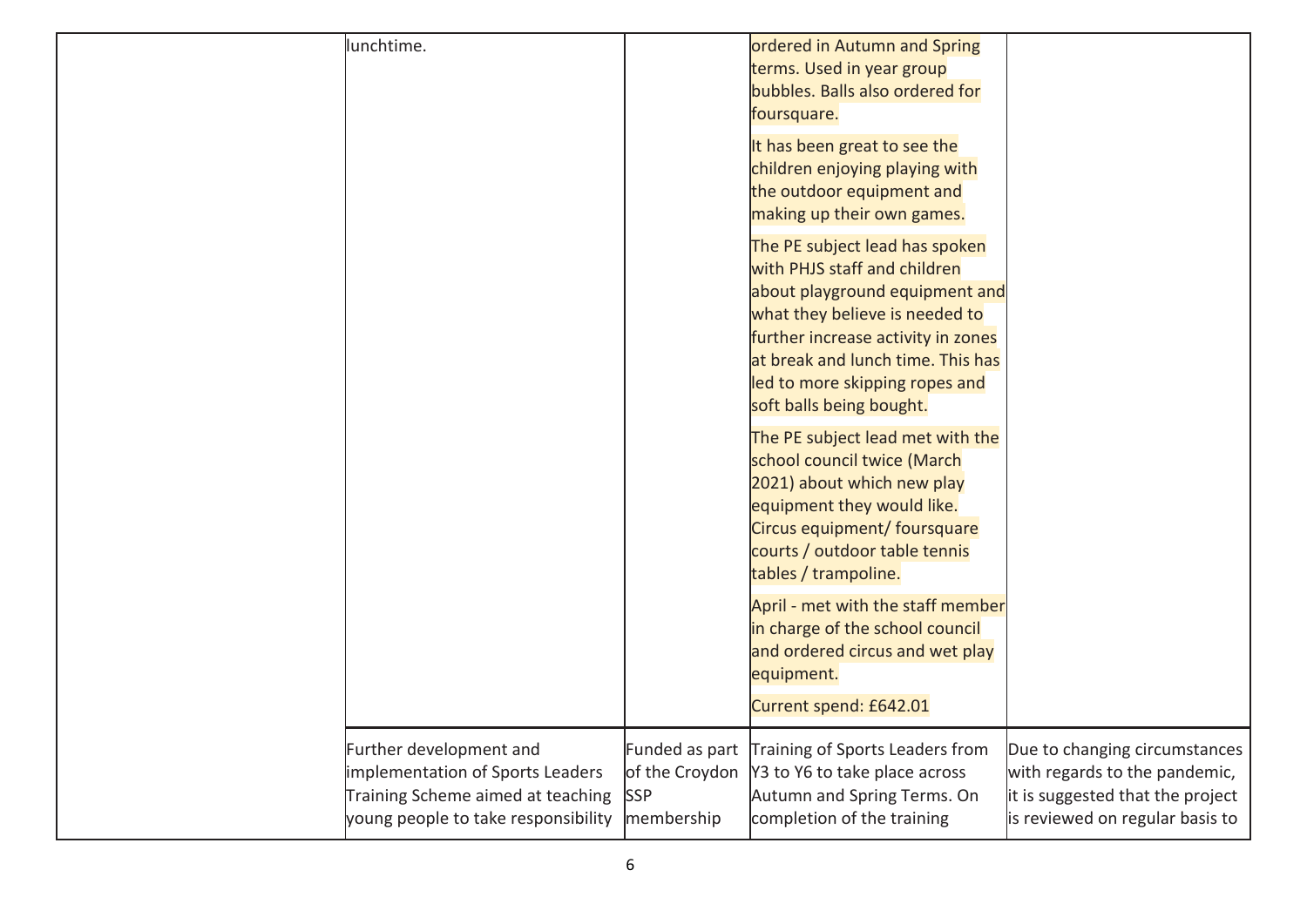|                                                                                                                                                                                                                                  | and ownership of planning and<br>delivering high quality fun sporting<br>activities. This would lead to the<br>Sports Leaders' involvement during<br>breaks and/or lunchtimes in order<br>to maximize activity time for all<br>students and demonstrating<br>effective use of the outdoor play<br>areas and play equipment. This<br>initiative is crucial in ensuring high<br>activity levels among all pupils in<br>these challenging times. Training of<br>Sports Leaders across different year<br>groups will enable successful<br>implementation across the<br>'bubbles'. Transferable skills learnt<br>during the course to include cross-<br>curricular links and to positively<br>impact on students' performance in<br>other subjects. |             | students to be actively deployed<br>in support of break<br>times/lunchtimes from Spring<br>Term, initially within their<br>bubbles.<br>All students to access high quality into the school's life both this<br>outdoor play leading to an<br>increased level of physical<br>activity and active learning time<br>each day, improved social<br>interaction, expelling young<br>people's energy and exploration<br>of their outdoor environment.<br>All pupils provided with<br>improved daily opportunities to<br>be active $-$ during curriculum,<br>before and after school as well as<br>at lunchtimes.<br>Planned for in January but a<br>national lockdown. Initially<br>hoped for ten children from all<br>year groups to be trained up but<br>with the continuation of bubbles<br>into June - we chose to train ten<br>year 5 pupils in June who can be<br>effective as sports leaders in year<br>6 next year. | ensure the format of the<br>project is in line with the most<br>recent guidance on safe<br>practice in PE and school sport.<br>Initiative to be implemented<br>year as well as in future.<br>Plans for ten year 3, 4 and 5<br>pupils to be trained by the CSSP<br>early in the next academic year. |
|----------------------------------------------------------------------------------------------------------------------------------------------------------------------------------------------------------------------------------|------------------------------------------------------------------------------------------------------------------------------------------------------------------------------------------------------------------------------------------------------------------------------------------------------------------------------------------------------------------------------------------------------------------------------------------------------------------------------------------------------------------------------------------------------------------------------------------------------------------------------------------------------------------------------------------------------------------------------------------------|-------------|----------------------------------------------------------------------------------------------------------------------------------------------------------------------------------------------------------------------------------------------------------------------------------------------------------------------------------------------------------------------------------------------------------------------------------------------------------------------------------------------------------------------------------------------------------------------------------------------------------------------------------------------------------------------------------------------------------------------------------------------------------------------------------------------------------------------------------------------------------------------------------------------------------------------|----------------------------------------------------------------------------------------------------------------------------------------------------------------------------------------------------------------------------------------------------------------------------------------------------|
| Ensuring that 'daily mile' project<br>aimed at providing all students with<br>additional 15 minutes of physical<br>activity a day leading to their<br>improved health and fitness, focus<br>and behaviour continuous to be fully | All classes to get actively involved in Further<br>the project with the students taking limplementation All classes are encouraged to<br>part in the daily mile on a daily basis of the project to participate in the initiative on a<br>with a minimum expectation being 4 be overseen as<br>times a week. Potentially, daily mile part of the<br>track to be installed to enable                                                                                                                                                                                                                                                                                                                                                             | Croydon SSP | All pupils engaged in the project.<br>daily basis with a minimum<br>requirement being 4 times a<br>week. This would lead to                                                                                                                                                                                                                                                                                                                                                                                                                                                                                                                                                                                                                                                                                                                                                                                          | Following successful<br>implementation of the project<br>last academic year the initiative<br>to be continued at least 4 times<br>a week throughout the whole<br>duration of the academic year.                                                                                                    |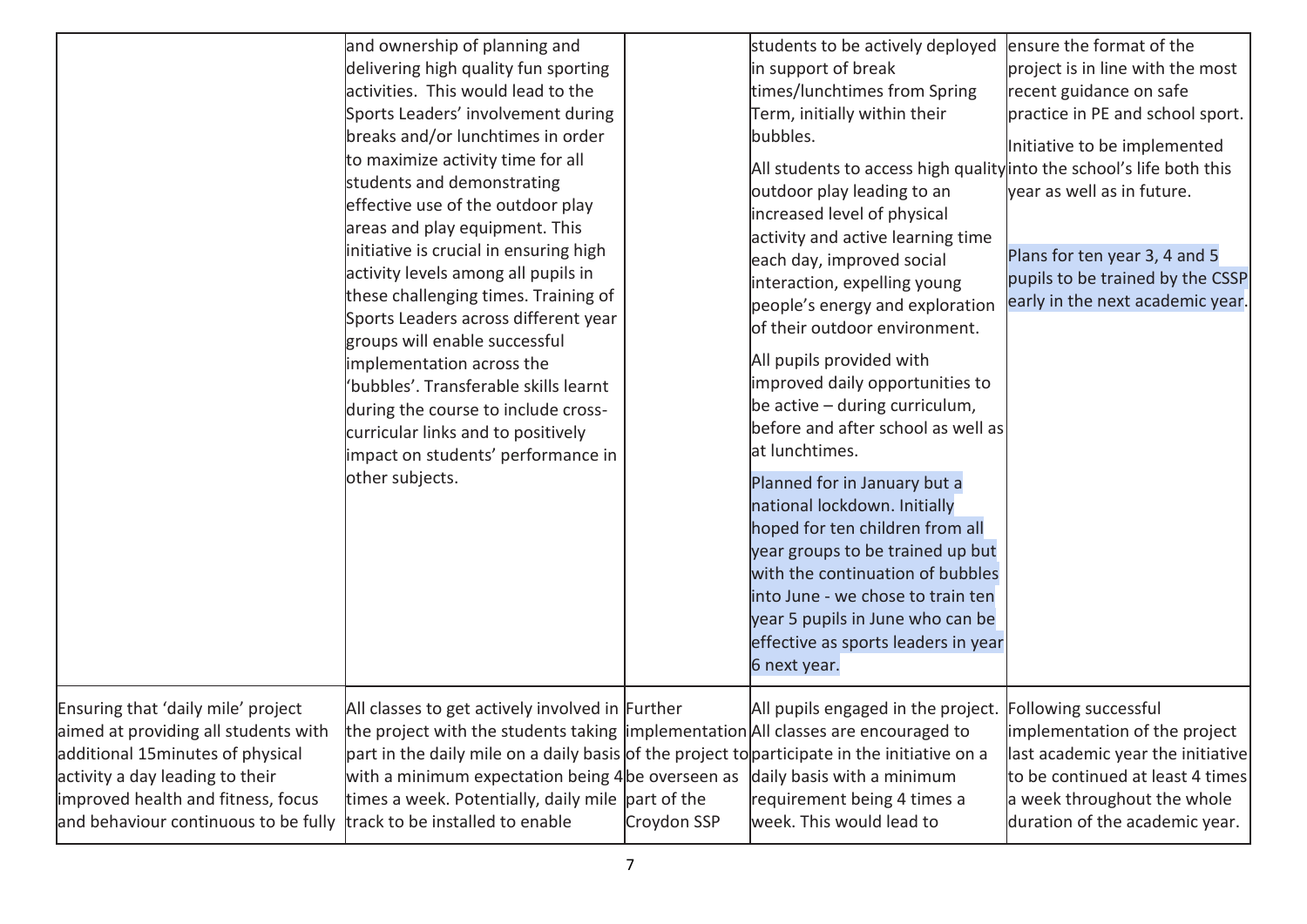| embedded and implemented on a                                                                                                                                                                | continuity of the project on the                                                                                                                                                   | membership.                                                    | increased levels of energy and                                                                                                                                                                                                                                                                                                                                                                                                                                                                                                                                                  |                                                                                                                                                                                                                                                                                     |
|----------------------------------------------------------------------------------------------------------------------------------------------------------------------------------------------|------------------------------------------------------------------------------------------------------------------------------------------------------------------------------------|----------------------------------------------------------------|---------------------------------------------------------------------------------------------------------------------------------------------------------------------------------------------------------------------------------------------------------------------------------------------------------------------------------------------------------------------------------------------------------------------------------------------------------------------------------------------------------------------------------------------------------------------------------|-------------------------------------------------------------------------------------------------------------------------------------------------------------------------------------------------------------------------------------------------------------------------------------|
| daily basis throughout the whole<br>academic year.                                                                                                                                           | school field in all weather conditions Potential cost of improved fitness, increased<br>(school playground out of use for<br>this academic year due to current<br>building works). | the track to be<br>covered with<br>alternative<br>funds rather | concentration in class, improved<br>self-confidence and self-esteem<br>linked to achieving goals and<br>making constant progress.<br>than PE & Sport Regular activity will also<br>Premium Grant positively affect students' health<br>and wellbeing leading towards<br>weight reduction and tackling<br>obesity.<br>Even with smaller zones to run<br>in, year groups have embraced<br>the change and used the areas<br>provided. Next year we need to<br>ensure consistency throughout<br>year groups so that every class is<br>engaging in the daily mile 4 times<br>a week. | Next year, hopefully without<br>bubbles, we can re-energise<br>the daily mile with fun shorter<br>activities around the field<br>which help the children be<br>more resilient in keeping going<br>and include maths challenges<br>etc to promote further cross<br>curricular links. |
| Upgrade of PE teaching and learning<br>resources to enable all staff and all<br>pupils access to world leading holistic programmes, including amongst<br>approach to PE and sport education. | All staff to access a full array of<br>Create Development educational<br>others core real PE, real gym and<br>real dance.                                                          | Funded as part<br><b>SSP</b><br>membership<br>(value of £495)  | School license to be upgraded in Staff confidence in using the<br>of the Croydon Autumn Term 1 with all staff able approach to be regularly<br>to deliver real PE approach to all monitored with support<br>students in their PE lessons.<br>Further programmes to be rolled need it.<br>out later on this academic year to<br>ensure consistent delivery of fun,<br>exciting, innovative and fully<br>inclusive PE lessons to all pupils.<br>Some lessons of Real PE taught                                                                                                    | provided to anyone who may<br><b>Real Gym Training was</b><br>arranged on three occasions<br>this year but did not happen<br>(provider in hospital in<br>November / online teaching in                                                                                              |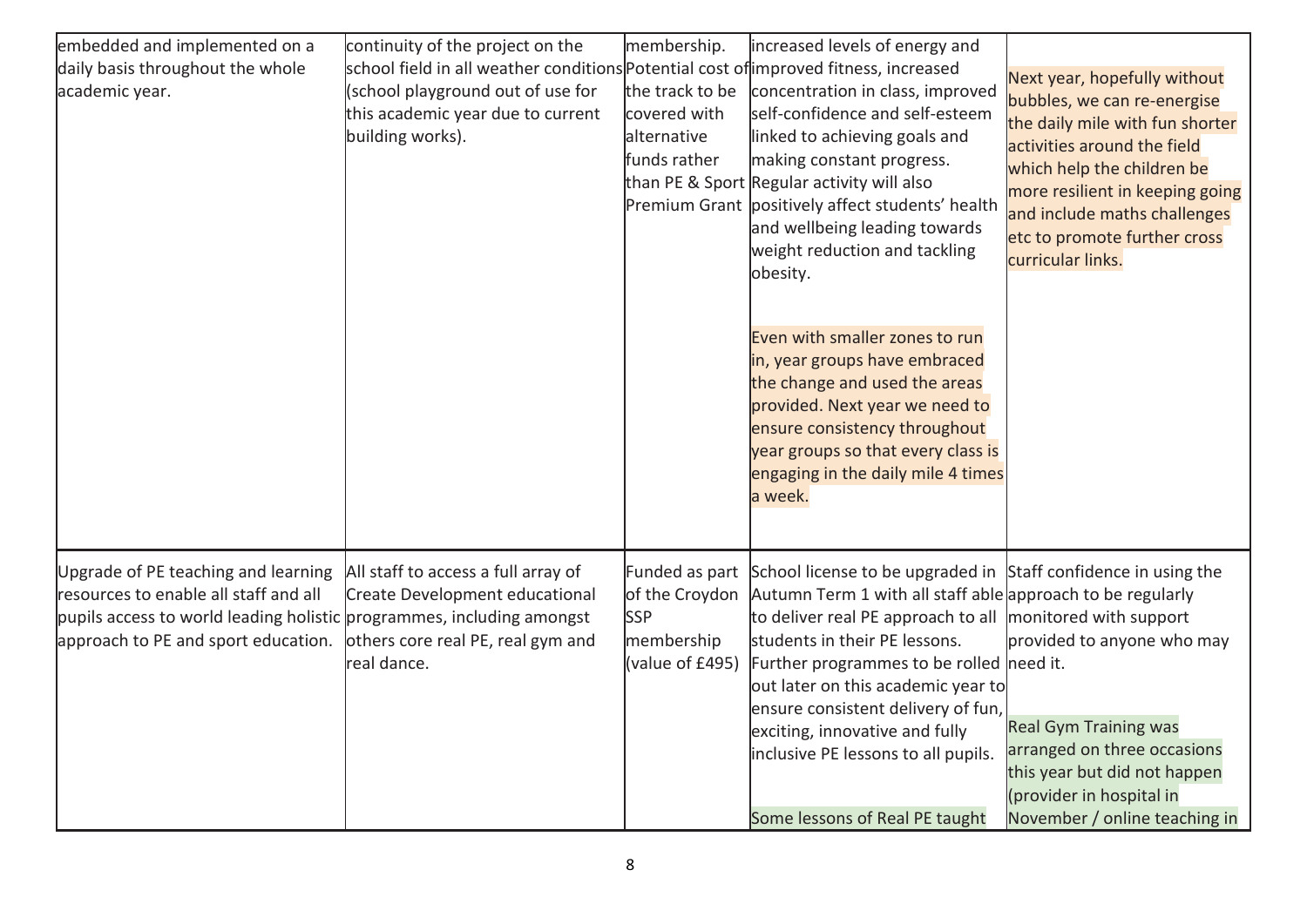|                                                                                                                                                                                                                                                                                                                                                                      |       |                                                                                                                                                                                                                                                                                                                                                                                                      | but roll out of Real Gym has been January / coronavirus cases in<br>delayed to late in the spring term school so school closure in<br>due to coronavirus.                     | May. (To organise in early<br>September 2021.) |
|----------------------------------------------------------------------------------------------------------------------------------------------------------------------------------------------------------------------------------------------------------------------------------------------------------------------------------------------------------------------|-------|------------------------------------------------------------------------------------------------------------------------------------------------------------------------------------------------------------------------------------------------------------------------------------------------------------------------------------------------------------------------------------------------------|-------------------------------------------------------------------------------------------------------------------------------------------------------------------------------|------------------------------------------------|
| Deployment of an experienced high<br>All students provided with high<br>quality Sports Coach to further<br>quality PE lessons and all staff<br>increase the number of extra-<br>provided with regular support in<br>curricular clubs and ensure staff skills delivery of their PE lessons through<br>one-to-one team-teaching.<br>progression through team-teaching. | £5400 | All staff provided with day-to-day Teachers to continue to<br>support with delivery of high<br>quality PE lessons leading to their and competence in teaching PE<br>improved knowledge of the<br>subject and increased confidence working independently in<br>in teaching. All students provided future.<br>with access to high quality PE<br>lessons and a vast array of<br>sporting opportunities. | improve both their confidence<br>and to be able to continue                                                                                                                   |                                                |
|                                                                                                                                                                                                                                                                                                                                                                      |       |                                                                                                                                                                                                                                                                                                                                                                                                      | These opportunities have been<br>limited due to Covid restrictions<br>as adults other than staff were<br>not coaching on site in the<br>autumn term.                          |                                                |
|                                                                                                                                                                                                                                                                                                                                                                      |       |                                                                                                                                                                                                                                                                                                                                                                                                      | In the spring term we had eight<br>weeks of online learning with PE<br>support mainly coming from<br><b>CSSP</b> fitness videos and online<br>lessons from the YST.           |                                                |
|                                                                                                                                                                                                                                                                                                                                                                      |       |                                                                                                                                                                                                                                                                                                                                                                                                      | Coaches have run a few sessions<br>of football in the beginning of the<br>summer term but the school<br>then closed due to coronavirus<br>cases in the school.<br>Spend: £905 |                                                |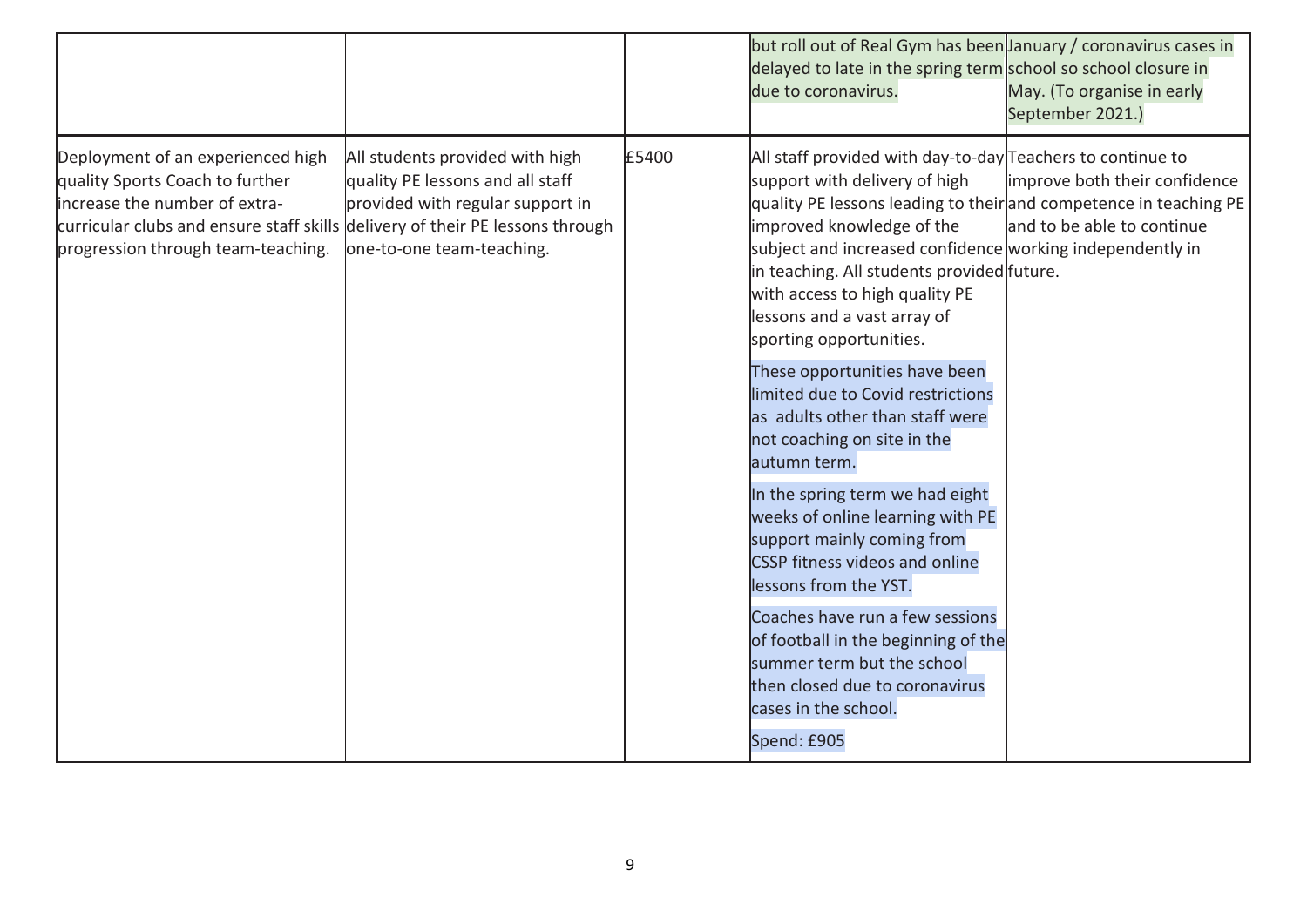| Key indicator 2: The profile of PE and sport being raised across the school as a tool for whole school improvement                                                                                                                                                                                                                                                                        | <b>Percentage of total</b><br>allocation:                                                                                                                                                                                                                                                                                                                                                                                                                                                  |                                                              |                                                                                                                                                                                                                                                                                                                                                                                                                                                                     |                                                                                                                                                                                                                                                                                          |
|-------------------------------------------------------------------------------------------------------------------------------------------------------------------------------------------------------------------------------------------------------------------------------------------------------------------------------------------------------------------------------------------|--------------------------------------------------------------------------------------------------------------------------------------------------------------------------------------------------------------------------------------------------------------------------------------------------------------------------------------------------------------------------------------------------------------------------------------------------------------------------------------------|--------------------------------------------------------------|---------------------------------------------------------------------------------------------------------------------------------------------------------------------------------------------------------------------------------------------------------------------------------------------------------------------------------------------------------------------------------------------------------------------------------------------------------------------|------------------------------------------------------------------------------------------------------------------------------------------------------------------------------------------------------------------------------------------------------------------------------------------|
|                                                                                                                                                                                                                                                                                                                                                                                           |                                                                                                                                                                                                                                                                                                                                                                                                                                                                                            |                                                              |                                                                                                                                                                                                                                                                                                                                                                                                                                                                     | %                                                                                                                                                                                                                                                                                        |
| School focus with clarity on<br>intended impact on pupils:                                                                                                                                                                                                                                                                                                                                | <b>Actions to achieve:</b>                                                                                                                                                                                                                                                                                                                                                                                                                                                                 | <b>Funding</b><br>allocated:                                 | <b>Evidence and impact:</b>                                                                                                                                                                                                                                                                                                                                                                                                                                         | <b>Sustainability and suggested</b><br>next steps:                                                                                                                                                                                                                                       |
| Ongoing membership with Croydon<br>School Sport Partnerships aimed at<br>developing a bespoke and varied<br>offer of sport and PE related projects<br>land initiatives that will continue to<br>raise the profile of PE and sport<br>across the whole school and increase extensive CPD offer, leading to an<br>the number of young people<br>accessing high level Physical<br>Education. | Action Plan outlining details of co-<br>operation between the school and<br>the SSP to be created and reviewed<br>on a regular basis throughout the<br>year. Actions to be aimed at both<br>students and staff, including<br>improved quality of teaching and<br>learning throughout the school as<br>well as an increased participation in<br>School Games.                                                                                                                               | of Folio Trust<br>Agreement<br>(value of<br>£3376)           | Funded as part Meeting with the PE Leader and<br>SGO/Senior School Sport<br>Development Officer held on<br>08/09/20 leading to creation of a sustainable projects. All<br>detailed Action Plan outlining this initiatives to be co-ordinated by<br>year's co-operation. Action Plan<br>to be reviewed and updated on<br>half-termly basis.<br>Action plan reviewed half-termly<br>by the PE subject Lead.                                                           | Action Plan to continue to<br>focus on the introduction of<br>both innovative and<br>the PE Lead with the<br>involvement, when possible, of<br>other staff to ensure good<br>understanding, successful<br>implementation and ownership<br>of the initiatives across the<br>whole school. |
|                                                                                                                                                                                                                                                                                                                                                                                           | Bespoke initiatives aimed at<br>ensuring holistic approach towards<br>PE and sport and using PE as a tool<br>to improve students' wider skills to<br>be implemented regularly across the<br>school year. Ideas to include team<br>building activities focused on<br>developing students' skills and<br>abilities to work effectively as a<br>team, lead and follow, create and<br>present their ideas, celebrate<br>progress and review performance to<br>enrich the existing PE and sport | Funded as part<br>of the Croydon<br><b>SSP</b><br>membership | All pupils to participate in team<br>building workshops to learn ideas participate in each session to<br>and strategies on how to work<br>effectively together. Shown<br>activities to include examples of<br>different leadership styles and<br>supporting a partner/a team that future.<br>link to other areas of the<br>curriculum and can be used in<br>day to day class based work.<br>Due to the pandemic - these<br>sessions have not happened this<br>year. | Class teachers and/or TAs to<br>learn new ideas and to build on<br>their knowledge on how to<br>incorporate team building<br>activities in their lessons in                                                                                                                              |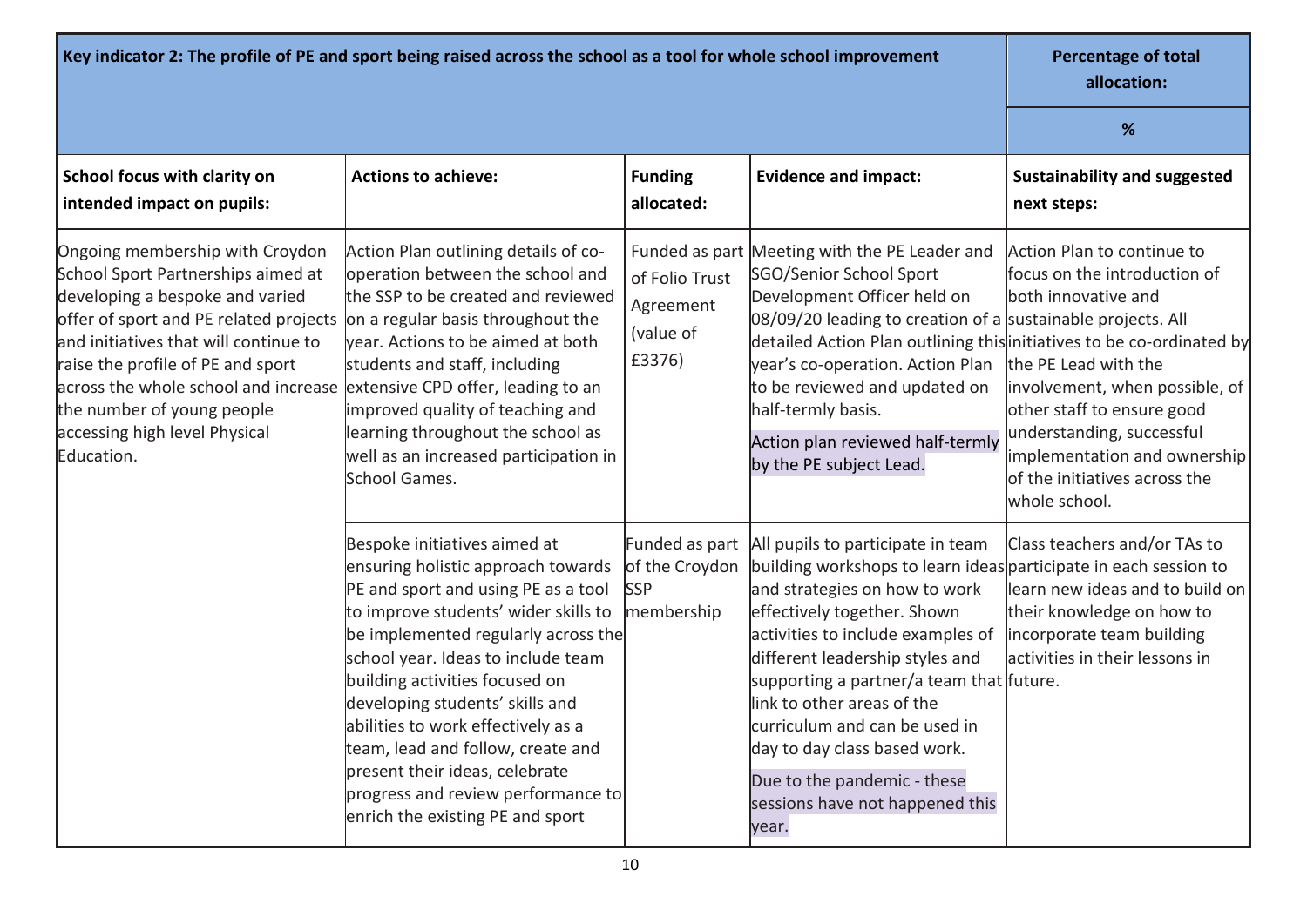|                                                                                                                                                                                                                                                                                                                    | offer to be delivered to all students.                                                                                                                                                                                 |      |                                                                                                                                                                                                                                                                                                                      |                                                                                                                                                                                                                                                                                                  |
|--------------------------------------------------------------------------------------------------------------------------------------------------------------------------------------------------------------------------------------------------------------------------------------------------------------------|------------------------------------------------------------------------------------------------------------------------------------------------------------------------------------------------------------------------|------|----------------------------------------------------------------------------------------------------------------------------------------------------------------------------------------------------------------------------------------------------------------------------------------------------------------------|--------------------------------------------------------------------------------------------------------------------------------------------------------------------------------------------------------------------------------------------------------------------------------------------------|
| Further development of school based School to continue to run a Sport &<br>initiatives aimed at raising the profile Health Week in Summer Term<br>of PE and School Sport leading to<br>students' increased willingness to<br>access a wide variety of PE and sport order to raise students' awareness<br>projects. | aimed at all pupils' participation in a<br>wide variety of sporting activities in<br>about the importance of physical<br>activity, exercise, regular<br>participation in sport, healthy diet<br>and healthy lifestyle. | £850 | All students to be praised for<br>their involvement in PE leading<br>to their enjoyment, improved<br>motivation, self-confidence and<br>self-esteem. All students to be<br>encouraged to follow and learn<br>about major sporting events as<br>well as trying new sports they<br>may not have experienced<br>before. | School based initiatives to be<br>fully incorporated in the school<br>life to ensure continuity in<br>future. Parents/Carers/Local<br>community to be aware, proud<br>and actively involved in<br>celebrating sporting success<br>within the school via either live<br>or virtual opportunities. |
|                                                                                                                                                                                                                                                                                                                    | Pupil led assemblies celebrating<br>their progress and achievements in<br>PE and sport as well as celebrating<br>major sporting events to be held on<br>a regular basis throughout the                                 | N/A  | All students were praised for<br>their involvement in the PHJS<br><b>Cross Country Competition in</b><br>October (linked to the London<br>Marathon) and the Sports Hall<br>Athletics competition in<br>December.                                                                                                     | The opportunity for parents /<br>carers to be active with their<br>children in reaching the school<br>goal of making it to Tokyo for<br>the Olympics.                                                                                                                                            |
|                                                                                                                                                                                                                                                                                                                    | school year.                                                                                                                                                                                                           |      | The holistic approach of Real PE<br>was introduced to the pupils<br>although was not embedded due<br>to school lockdowns.                                                                                                                                                                                            |                                                                                                                                                                                                                                                                                                  |
|                                                                                                                                                                                                                                                                                                                    |                                                                                                                                                                                                                        |      | The children enjoyed<br>participating in Challenge the<br>teacher, Tokyo tens activities<br>(linked to the Olympics) and the<br>orienteering around the school<br>site during the Health and Sports<br>week. They also enjoyed the<br>CSSP activities run during the<br>week. Each child received a Team             | Next year - with the<br>implementation of Real gym                                                                                                                                                                                                                                               |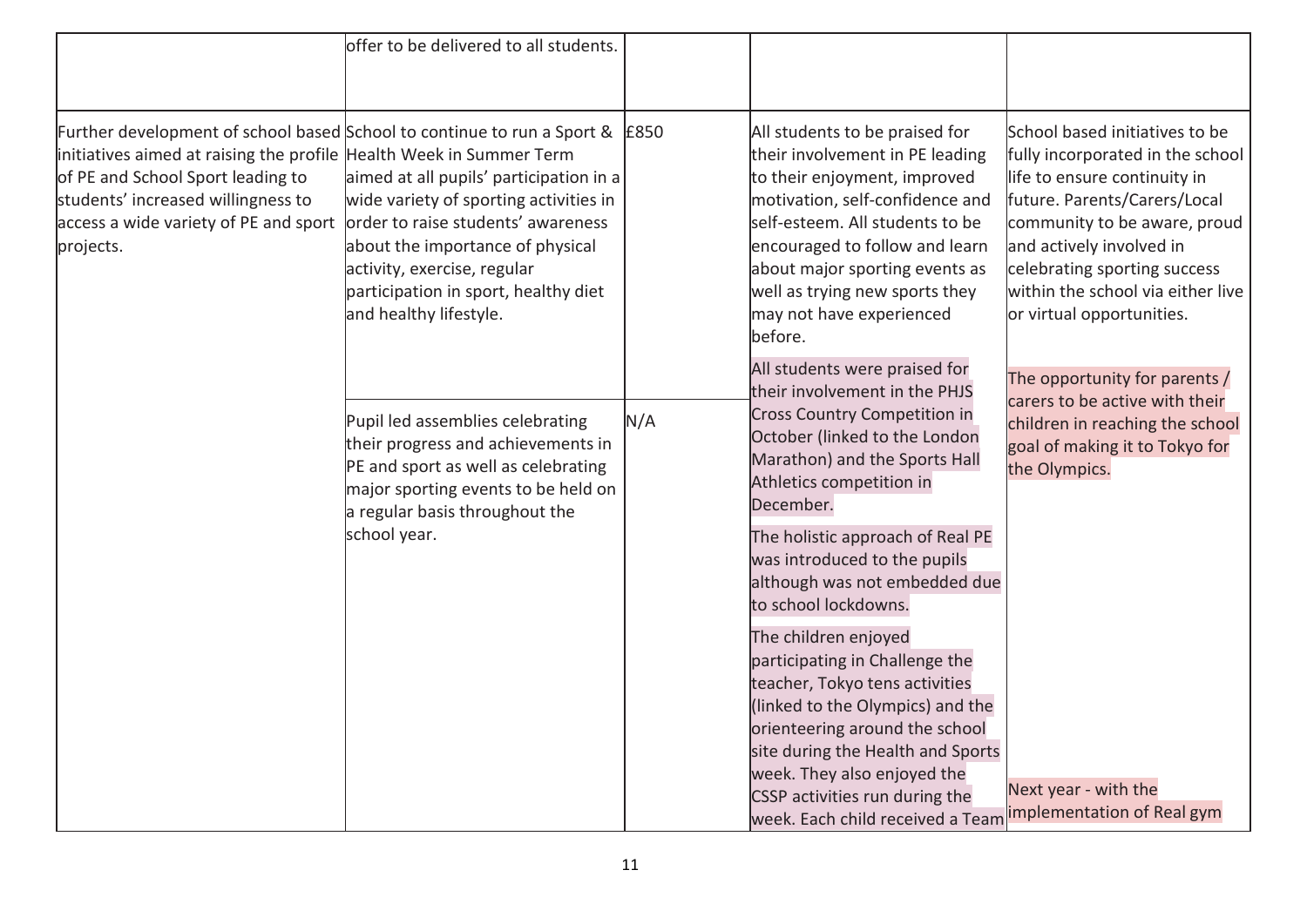|                                                                                                                                                                                                                           |      | GB wristband to remind them of<br>the week and to watch the<br>Olympics over the Summer<br>holidays.<br>Spend: £684                                                                                                                                                                                                                                            | and Real dance and the ethos<br>of these programs being at the<br>centre of our HRF intent - look<br>to purchase other equipment<br>needed for these to run<br>smoothly. |
|---------------------------------------------------------------------------------------------------------------------------------------------------------------------------------------------------------------------------|------|----------------------------------------------------------------------------------------------------------------------------------------------------------------------------------------------------------------------------------------------------------------------------------------------------------------------------------------------------------------|--------------------------------------------------------------------------------------------------------------------------------------------------------------------------|
| Young athletes to take pride in<br>representing their school - regular<br>certificates/medal ceremonies<br>celebrating students' participation<br>in PE and sport to take place<br>throughout the year.                   | £200 | All parents/carers to be regularly<br>informed about the school PE<br>and sport offer and provision and<br>encouraged to get involved in<br>celebration of success and<br>progress.<br>Mentioned in tweets and the<br>newsletter.                                                                                                                              | A priority next academic year.                                                                                                                                           |
| School to restock their PE<br>equipment in order to ensure safe<br>access for all 'bubbles' and<br>maximize effectiveness of their PE<br>curriculum provision.                                                            | £950 | All students to have access to a<br>wide variety of equipment in<br>support of their progression and<br>a vast array of activities.<br>Equipment restocked for hockey<br>(used by both years 3 and 5) and<br>rugby so far. New equipment<br>required for Real PE including<br>soft balls, positional spots and<br>bean bags ordered.<br>Current spend: £753.59 |                                                                                                                                                                          |
| PE/Sport/School Games noticeboard N/A<br>to be regularly updated and<br>maintained by the PE Lead, Club<br>Leaders and Sports Captains; news<br>on sporting activities to be included<br>in weekly newsletters and social |      | All within the school community<br>to celebrate both the success and<br>the positive changes achieved by<br>pupils' regular involvement in PE<br>and sport.                                                                                                                                                                                                    |                                                                                                                                                                          |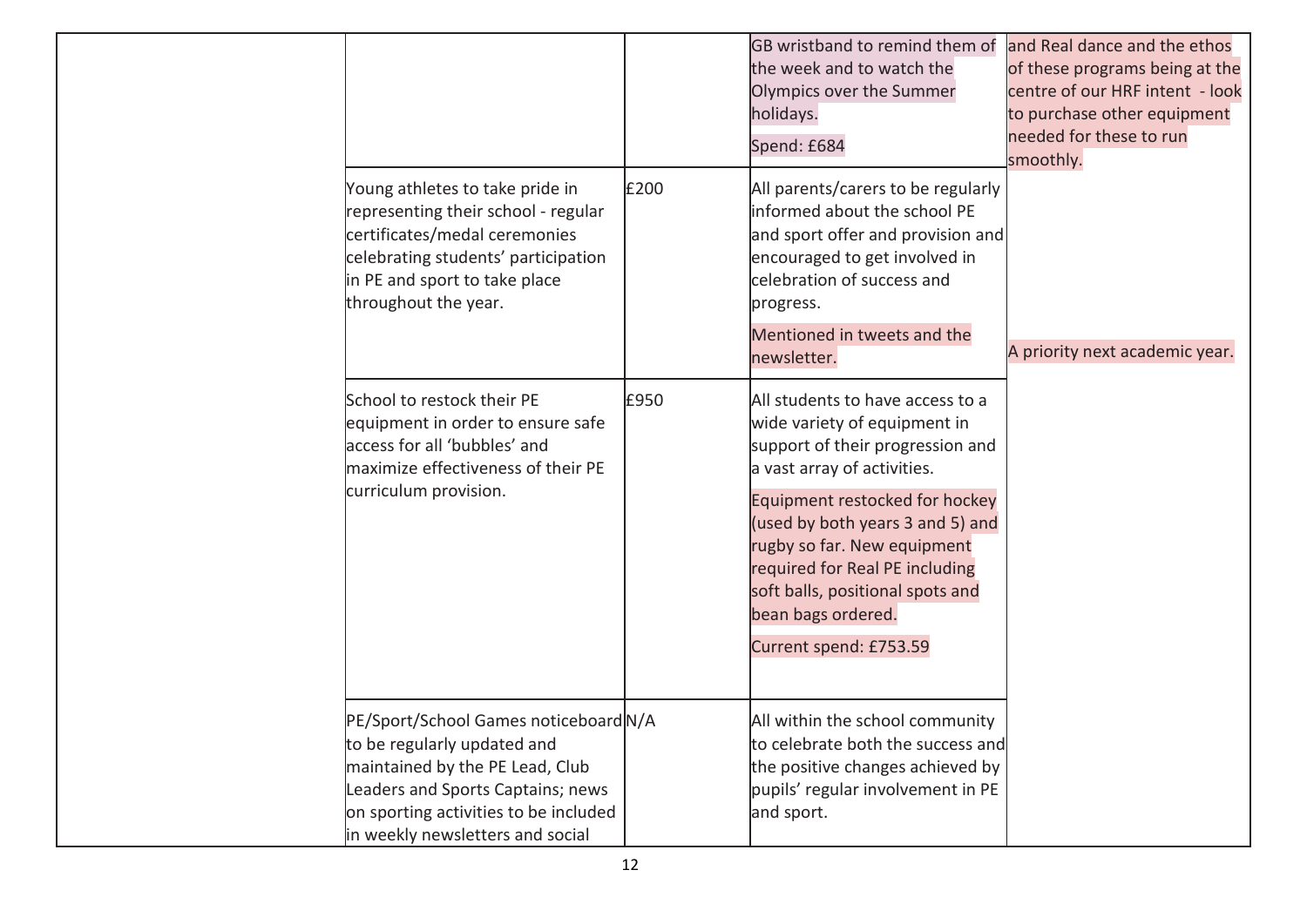| media activity to ensure successful<br>promotion of PE and sport within<br>the community. | No board available due to the<br>building project. |  |
|-------------------------------------------------------------------------------------------|----------------------------------------------------|--|
|                                                                                           |                                                    |  |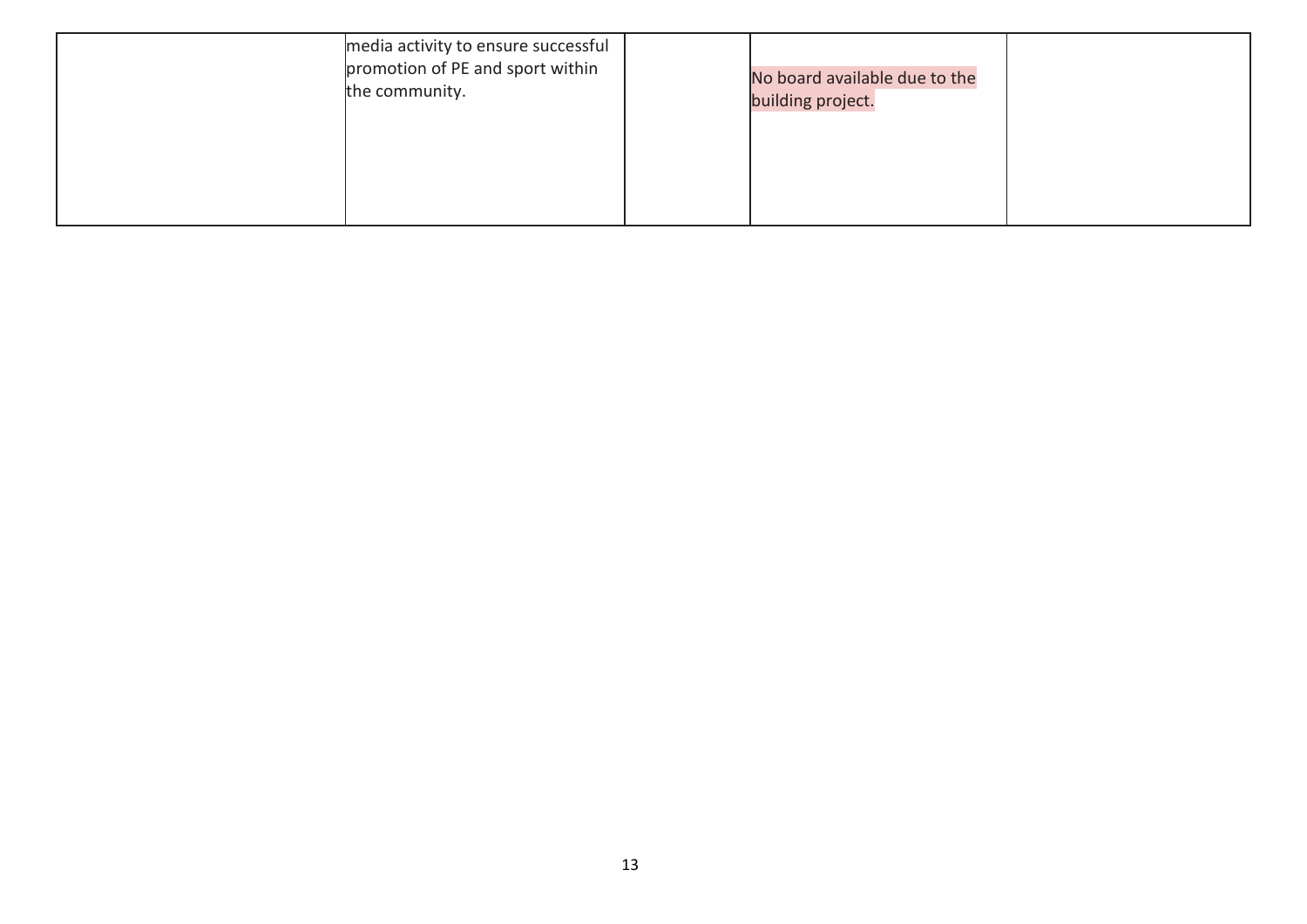| Key indicator 3: Increased confidence, knowledge and skills of all staff in teaching PE and sport                               | Percentage of total allocation:                                                                                                                                                                                                                          |                       |                                                                                                                                                                                                                                                                                                                |                                                                                                                                                                                                         |
|---------------------------------------------------------------------------------------------------------------------------------|----------------------------------------------------------------------------------------------------------------------------------------------------------------------------------------------------------------------------------------------------------|-----------------------|----------------------------------------------------------------------------------------------------------------------------------------------------------------------------------------------------------------------------------------------------------------------------------------------------------------|---------------------------------------------------------------------------------------------------------------------------------------------------------------------------------------------------------|
|                                                                                                                                 |                                                                                                                                                                                                                                                          |                       |                                                                                                                                                                                                                                                                                                                | %                                                                                                                                                                                                       |
| School focus with clarity on intended Actions to achieve:<br>impact on pupils:                                                  |                                                                                                                                                                                                                                                          | Funding<br>allocated: | <b>Evidence and impact:</b>                                                                                                                                                                                                                                                                                    | <b>Sustainability and suggested</b><br>next steps:                                                                                                                                                      |
| Regular high quality CPD<br>opportunities for the PE Leader and<br>all staff in order to ensure teaching<br>and learning in PE. | All staff to attend a CPD session on Funded as part<br>the 'Current PE & Sport Guidance'. of the Croydon<br>Training to include key principles<br>for supporting delivery of safe PE<br>and school sport under current<br>circumstances, Association for |                       | All staff provided with both<br>theoretical and practical training<br>SSP membershipin Autumn Term 1 ensuring their<br>readiness to deliver safe and high<br>quality PE and school sport<br>provision.                                                                                                         | Need for similar initiatives to<br>be reviewed on regular basis<br>and additional training<br>opportunities to be offered, if<br>needed.                                                                |
| Physical Education guidance and<br>sport NGBs update.                                                                           |                                                                                                                                                                                                                                                          |                       | Training took place in September<br>2020 and through speaking to<br>other teachers, their confidence in<br>teaching PE safely during the<br>pandemic grew in that time.                                                                                                                                        |                                                                                                                                                                                                         |
|                                                                                                                                 | All staff to access real gym training Funded as part<br>in order to continue to develop<br>their confidence and their<br>experience in delivery of holistic,<br>fun, positive and inclusive PE<br>curriculum for all pupils through<br>real PE approach. | of the Croydon        | All staff trained and confident in<br>delivery of high level PE lessons<br>SSP membershipand use of equipment and<br>apparatus in support of delivery<br>and students' progression. All<br>children enjoying their PE<br>experience, being supported,<br>challenged and included in their<br>learning process. | Level of staff confidence in the<br>delivery of PE lessons to be<br>regularly monitored by the PE<br>Lead with opportunities for<br>further support to be provided<br>by Croydon SSP where<br>required. |
|                                                                                                                                 |                                                                                                                                                                                                                                                          |                       | Booked for Nov 20 - however<br>CSSP needed to rearrange to Jan<br>21 (lockdown)                                                                                                                                                                                                                                |                                                                                                                                                                                                         |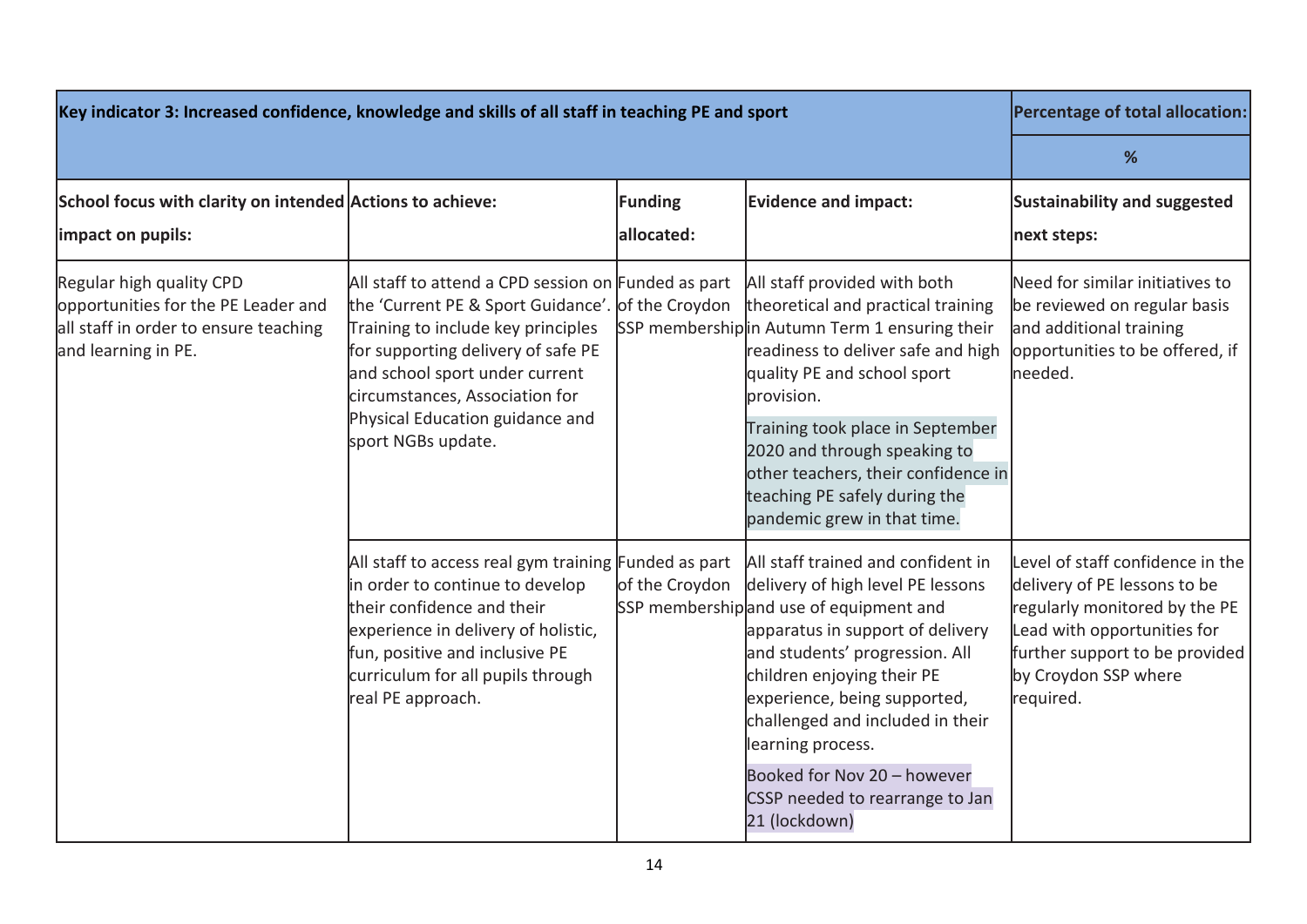|                                                                                                                                                                                                                                                                                                                                               |                                                | Rearranged to May (School closed<br>coronavirus cases)<br>Decided in conference with the<br>CSSP and DHT to postpone to Sept<br>when teachers are teaching gym<br>and dance.                                                                                                                                                                                  |                                                                                                                                |
|-----------------------------------------------------------------------------------------------------------------------------------------------------------------------------------------------------------------------------------------------------------------------------------------------------------------------------------------------|------------------------------------------------|---------------------------------------------------------------------------------------------------------------------------------------------------------------------------------------------------------------------------------------------------------------------------------------------------------------------------------------------------------------|--------------------------------------------------------------------------------------------------------------------------------|
| PE Leader to attend regular PE Co-<br>ordinators Meetings run by<br>Croydon SSP to ensure effective<br>communication, creating links with membership.<br>lother schools and access to news<br>on the development of PE and<br>sport across the borough.                                                                                       | Funded as part<br>of the Croydon<br><b>SSP</b> | PE Lead to stay up-to-date with<br>the PE and sport developments<br>across the borough.<br>PE Lead attended CSSP virtual<br>meeting on 2nd Mar. Booked in<br>for the Annual conference on 19th<br>May but school closed on 18th<br>May because of coronavirus cases<br>in the school.<br>Real PE Subject Leader course<br>19th Jan.<br>YST training 23rd Feb. | PE Lead to continue to attend<br>the meetings throughout the<br>vear and in future.                                            |
| PE Leader to regularly monitor,<br>evidence and celebrate the impact<br>of the PE and Sport Premium<br>across the school.<br>PE Lead to receive training in order<br>to continue to use the PE & Health<br>Wheel - an innovative online tool<br>which allows schools to track all PE<br>and sport related initiatives<br>throughout the year. | Funded as part<br>of the Croydon               | School to continue to access the<br>tool to demonstrate effective use<br>SSP membershipof PE and Sport Premium.<br>Wheel to be updated on a termly<br>basis to effectively demonstrate<br>impact and report progress.                                                                                                                                         | An additional member of staff<br>(apart from the PE Lead) to get<br>confidence in using the wheel<br>to ensure sustainability. |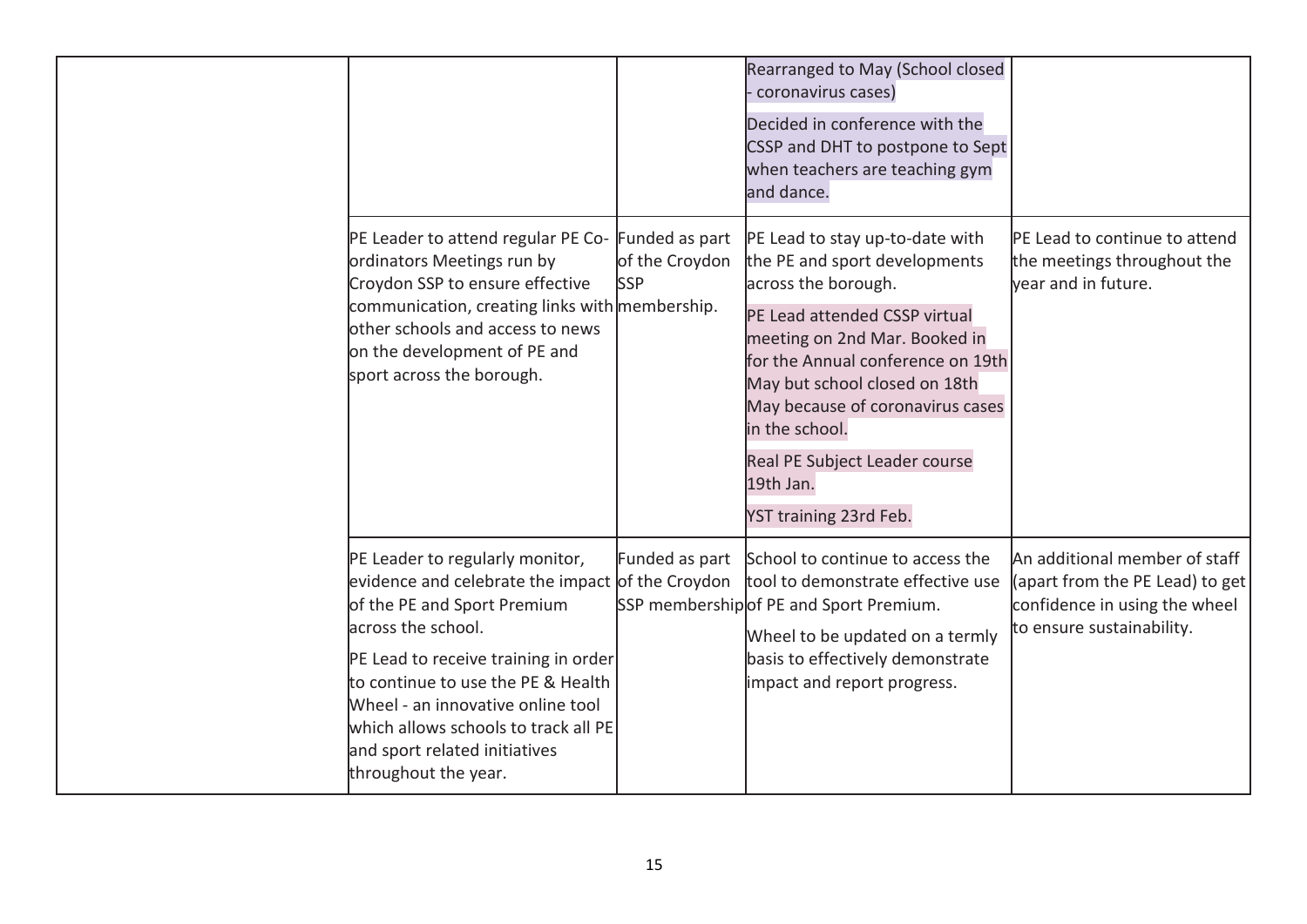|  | PE Leader to attend virtual<br>Croydon & Sutton PE and Sport<br>Conference on 2 <sup>nd</sup> March 2021 to<br>learn about the current trends in<br>delivery of PE and sport.        | Funded as part<br>of the Croydon<br>SSP membership | At least one member of staff to<br>attend the event.<br>PE Lead attended on 2nd March.                                                                                                            | <b>PE Leader to share the</b><br>outcomes of the conference<br>with the rest of the staff. |
|--|--------------------------------------------------------------------------------------------------------------------------------------------------------------------------------------|----------------------------------------------------|---------------------------------------------------------------------------------------------------------------------------------------------------------------------------------------------------|--------------------------------------------------------------------------------------------|
|  | All staff to access regular team<br>teaching sessions with the in-<br>house Specialist Coach to further<br>support their knowledge and<br>confidence of teaching high quality<br>PE. | As per Key<br>Indicator 1                          | All students and staff provided<br>with opportunities to experience<br>regular high quality PE teaching.<br>Not possible because of Covid<br>restrictions within the school /<br>online learning. | All staff confident in delivery of<br>high level PE sessions.                              |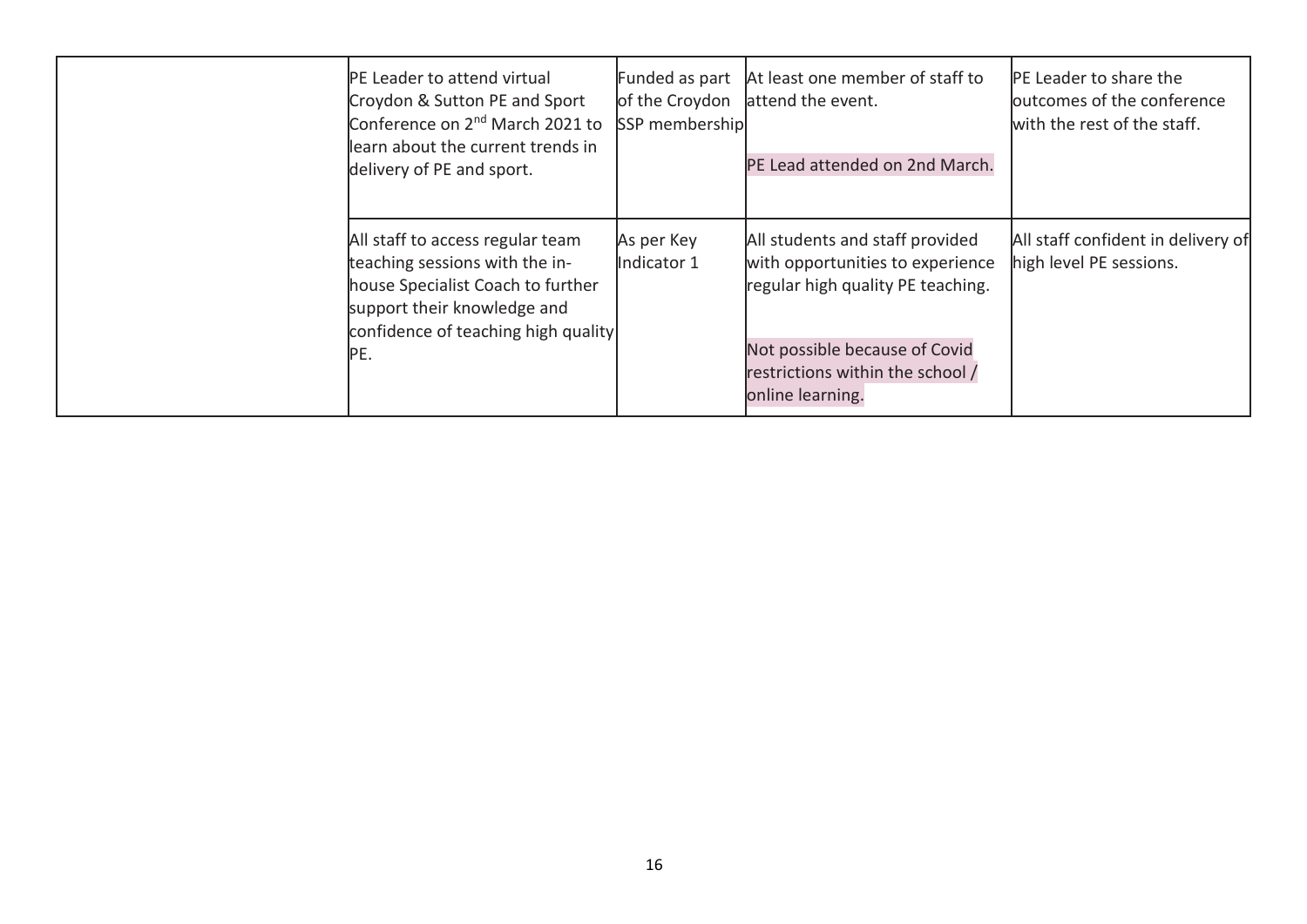| Key indicator 4: Broader experience of a range of sports and activities offered to all pupils                                                                               | Percentage of total allocation:                                                                                                                                                                                                                                           |                                                                                           |                                                                                                                                                                                                                                                                                                                                                                                                             |                                                                                                                                                                                                                                                                                                                  |
|-----------------------------------------------------------------------------------------------------------------------------------------------------------------------------|---------------------------------------------------------------------------------------------------------------------------------------------------------------------------------------------------------------------------------------------------------------------------|-------------------------------------------------------------------------------------------|-------------------------------------------------------------------------------------------------------------------------------------------------------------------------------------------------------------------------------------------------------------------------------------------------------------------------------------------------------------------------------------------------------------|------------------------------------------------------------------------------------------------------------------------------------------------------------------------------------------------------------------------------------------------------------------------------------------------------------------|
|                                                                                                                                                                             | %                                                                                                                                                                                                                                                                         |                                                                                           |                                                                                                                                                                                                                                                                                                                                                                                                             |                                                                                                                                                                                                                                                                                                                  |
| School focus with clarity on intended Actions to achieve:<br>impact on pupils:                                                                                              |                                                                                                                                                                                                                                                                           | <b>Funding</b><br>allocated:                                                              | <b>Evidence and impact:</b>                                                                                                                                                                                                                                                                                                                                                                                 | <b>Sustainability and suggested</b><br>next steps:                                                                                                                                                                                                                                                               |
| Investment towards the Top Up<br>swimming sessions for year 6<br>swimmers who have not yet met the<br>national standards.                                                   | All Y6 students who have not yet<br>met the national standards to<br>access opportunities to improve<br>their swimming skills. School to<br>register with Swim England /<br>Water Safety Charter.                                                                         | £536 (10<br>sessions at £50<br>each plus £36<br>for Swim<br>Safety Charter<br>membership) | All identified Y6 students to<br>participate in additional swimming effectiveness of the project to<br>lessons in order to develop life-<br>saving skills as well as increase<br>England / Water their confidence and self-esteem.<br>All students at the end of KS2 to<br>be able to swim confidently and<br>know how to be safe in and<br>around water.<br>No pool slots available due to<br>coronavirus. | Pupils' progress and<br>be monitored on regular basis.<br>If successful, initiative to be<br>continued in future.                                                                                                                                                                                                |
| Introduction of new sports and sport<br>related activities aimed at raising<br>students' awareness of sporting<br>opportunities and encouraging the<br>'have a go' culture. | Croydon SSP to deliver a series of<br>initiatives, including school wide<br>virtual challenges, Personal Best<br>challenges, workshops promoting<br>new sports and competitive<br>opportunities resulting in all young<br>people accessing a vast array of<br>activities. | Funded as part<br>of the Croydon<br><b>SSP</b><br>membership.                             | All students to participate in at<br>least one new sport/activity this<br>academic year leading to their<br>increased interest in trying new<br>initiatives.<br>Cross country - October 2020<br>Sportshall Athletics - Dec 2020<br>Seated Volleyball - Mar 2021<br>Foursquare - Apr 2021<br>Orienteering - June 2021                                                                                        | Activities to be observed and<br>supported by class teachers<br>and TAs with an idea that they<br>will be able to continue them<br>in future. If, needed SSP staff<br>to offer teachers team<br>teaching option allowing them<br>to get further confidence in<br>delivery of new/non-<br>traditional activities. |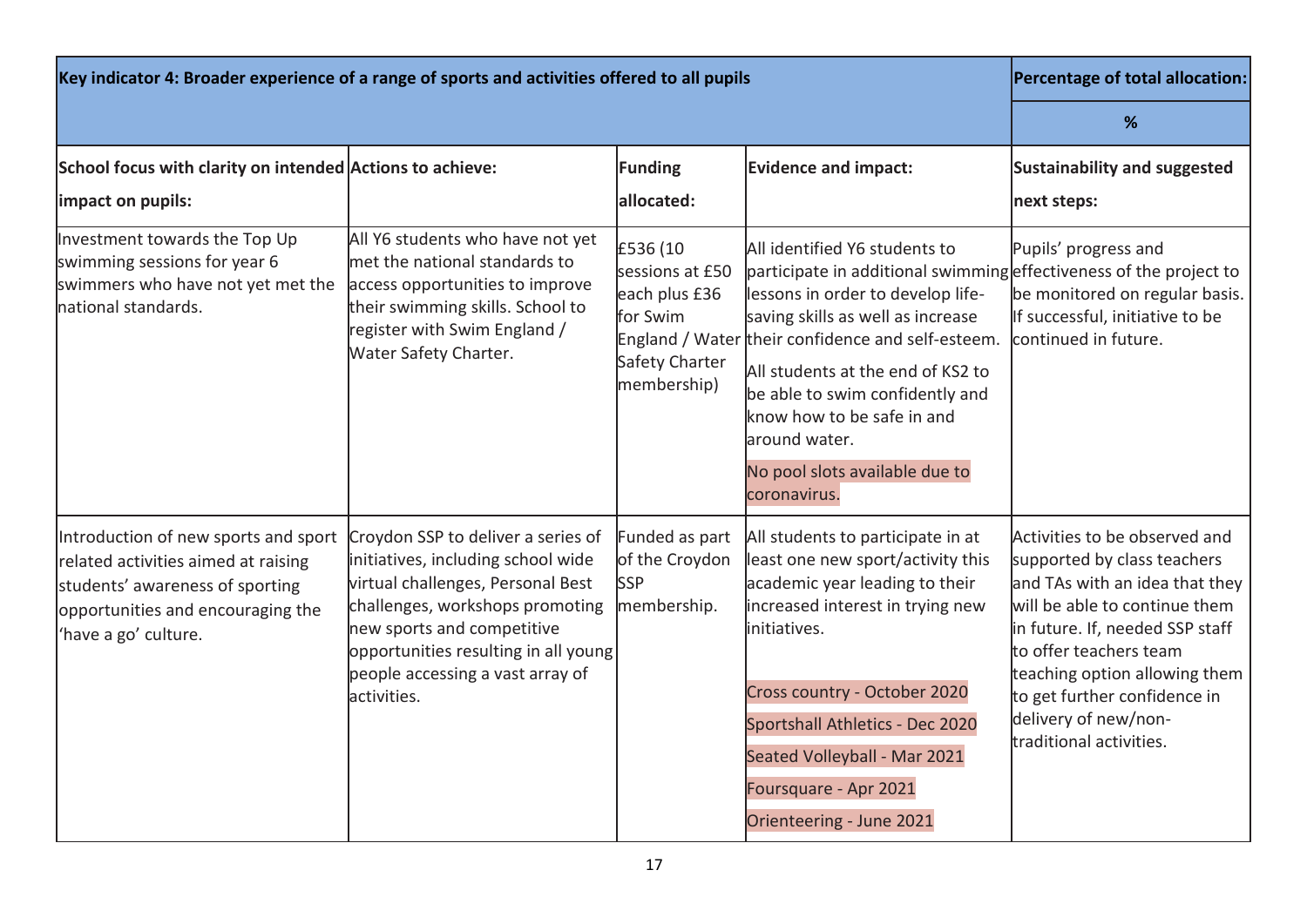| Development of additional sporting<br>opportunities aimed at both the<br>inactive students and the children at<br>risk of inactivity - Pupil Premium<br>pupils, semi-sporty pupils and young<br>people not currently accessing the<br>extra-curricular offer. Activities to be<br>based on pupils' responses in a PE<br>and Sport survey. | Whenever circumstances allow,<br>school to set-up new extra-<br>curricular activities aimed at<br>attracting and encouraging more<br>pupils to regular participation in<br>sport. All young people to be<br>offered access to extra-curricular<br>PE and sport provision. | £544 | to be provided with access to<br>regular physical activity leading to opportunities in a community<br>their improved fitness, well-being, setting leading to sustainable<br>self-esteem, weight reduction and exit routes.<br>performance in curriculum PE.<br>All students provided with access<br>to two hours of fun and beneficial<br>curriculum PE (outdoors and<br>indoors) as well as an exciting<br>offer of extra-curricular<br>sports/activities/new sporting<br>equipment leading to boosting<br>their interest, increasing their<br>motivation to get involved and<br>reducing chances for obesity.<br>Sports dots on the fields, new gym<br>equipment and astroturf strip all<br>offer other opportunities for<br>pupils to be active on the field.<br>Children enjoy doing the activities | All currently inactive young people Participants to be signposted<br>to local clubs that offer similar |
|-------------------------------------------------------------------------------------------------------------------------------------------------------------------------------------------------------------------------------------------------------------------------------------------------------------------------------------------|---------------------------------------------------------------------------------------------------------------------------------------------------------------------------------------------------------------------------------------------------------------------------|------|---------------------------------------------------------------------------------------------------------------------------------------------------------------------------------------------------------------------------------------------------------------------------------------------------------------------------------------------------------------------------------------------------------------------------------------------------------------------------------------------------------------------------------------------------------------------------------------------------------------------------------------------------------------------------------------------------------------------------------------------------------------------------------------------------------|--------------------------------------------------------------------------------------------------------|
|                                                                                                                                                                                                                                                                                                                                           |                                                                                                                                                                                                                                                                           |      | on the dots in their zones (these<br>are also enjoyed in PE lesson<br>warm ups.) The extra astroturf<br>strip is played on regularly during<br>playtime and lunch breaks as<br>children practice their gymnastics<br>on it. The new gym equipment in a<br>different zone from the other<br>equipment is constantly in use and<br>is a firm favourite with all year<br>groups.                                                                                                                                                                                                                                                                                                                                                                                                                           |                                                                                                        |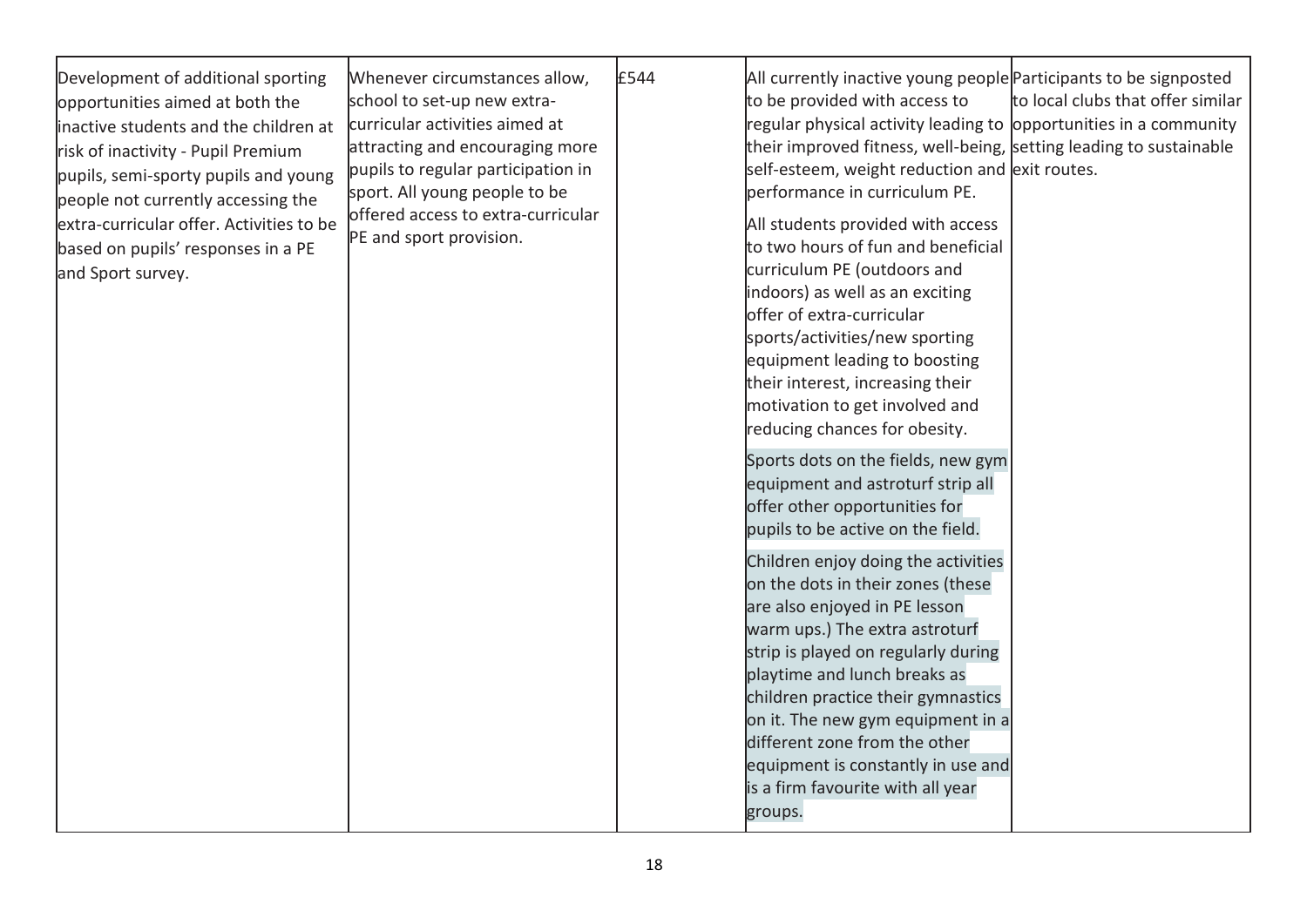| Key indicator 5: Increased participation in competitive sport                                                                                                                                                                                                                                                                                                                                                     | Percentage of total allocation:                                                                                                                                                                                                                                                                                    |                              |                                                                                                                                                                                                                                                                                                                                                                                                                                                                                                                                                                                                                                                                                                                                                                                                                                                                                        |                                                                                                                                                                                                                                                            |
|-------------------------------------------------------------------------------------------------------------------------------------------------------------------------------------------------------------------------------------------------------------------------------------------------------------------------------------------------------------------------------------------------------------------|--------------------------------------------------------------------------------------------------------------------------------------------------------------------------------------------------------------------------------------------------------------------------------------------------------------------|------------------------------|----------------------------------------------------------------------------------------------------------------------------------------------------------------------------------------------------------------------------------------------------------------------------------------------------------------------------------------------------------------------------------------------------------------------------------------------------------------------------------------------------------------------------------------------------------------------------------------------------------------------------------------------------------------------------------------------------------------------------------------------------------------------------------------------------------------------------------------------------------------------------------------|------------------------------------------------------------------------------------------------------------------------------------------------------------------------------------------------------------------------------------------------------------|
|                                                                                                                                                                                                                                                                                                                                                                                                                   | %                                                                                                                                                                                                                                                                                                                  |                              |                                                                                                                                                                                                                                                                                                                                                                                                                                                                                                                                                                                                                                                                                                                                                                                                                                                                                        |                                                                                                                                                                                                                                                            |
| School focus with clarity on intended Actions to achieve:<br>impact on pupils:                                                                                                                                                                                                                                                                                                                                    |                                                                                                                                                                                                                                                                                                                    | <b>Funding</b><br>allocated: | <b>Evidence and impact:</b>                                                                                                                                                                                                                                                                                                                                                                                                                                                                                                                                                                                                                                                                                                                                                                                                                                                            | <b>Sustainability and suggested</b><br>next steps:                                                                                                                                                                                                         |
| Development of new and continuity<br>of existing in-school competitive<br>opportunities in order to increase all<br>students' participation in competitive<br>sports. Initiatives aimed at all pupils'<br>increased understanding of their<br>personal best, the importance of<br>practising and progressing, the<br>meaning of winning and losing and<br>the confidence in trying to be the best<br>they can be. | Introduction of whole school cross-Funded as part<br>country competition in Autumn<br>Term.<br>School to review and re-develop<br>their inter-school sports<br>competition offer to fit current<br>circumstances, raise participation<br>in competitive sport and ensure all<br>children's access to competitions. | of Croydon SSP<br>membership | All children to experience<br>opportunities to establish their<br>Personal Best and participate in<br>intra-school competition.<br>Inter-house competitions to take<br>place once every half-term,<br>allowing all pupils access to a wide competitions to be shared by<br>variety of sporting experiences<br>leading to their increased<br>motivation and resilience and<br>improved understanding of rules<br>and tactics as well as improved<br>teamwork and partner work.<br>Intra-school competitions to link<br>to inter-school calendar to provide<br>opportunities for adequate pre-<br>event training and to maximize<br>chances for success.<br>Even more participation<br>opportunities to be created as<br>part of Health & Sport Week in the<br>Summer Term.<br>A new HRF intent written in line<br>with a Folio Trust collaboration.<br>Play - practice and perform as a | Whole school cross-country to<br>be introduced by Croydon SSP<br>with potential for the school to<br>continue to deliver it in future.<br><b>Responsibility for running</b><br>regular half-termly<br>the PE Lead with all staff and<br>selected students. |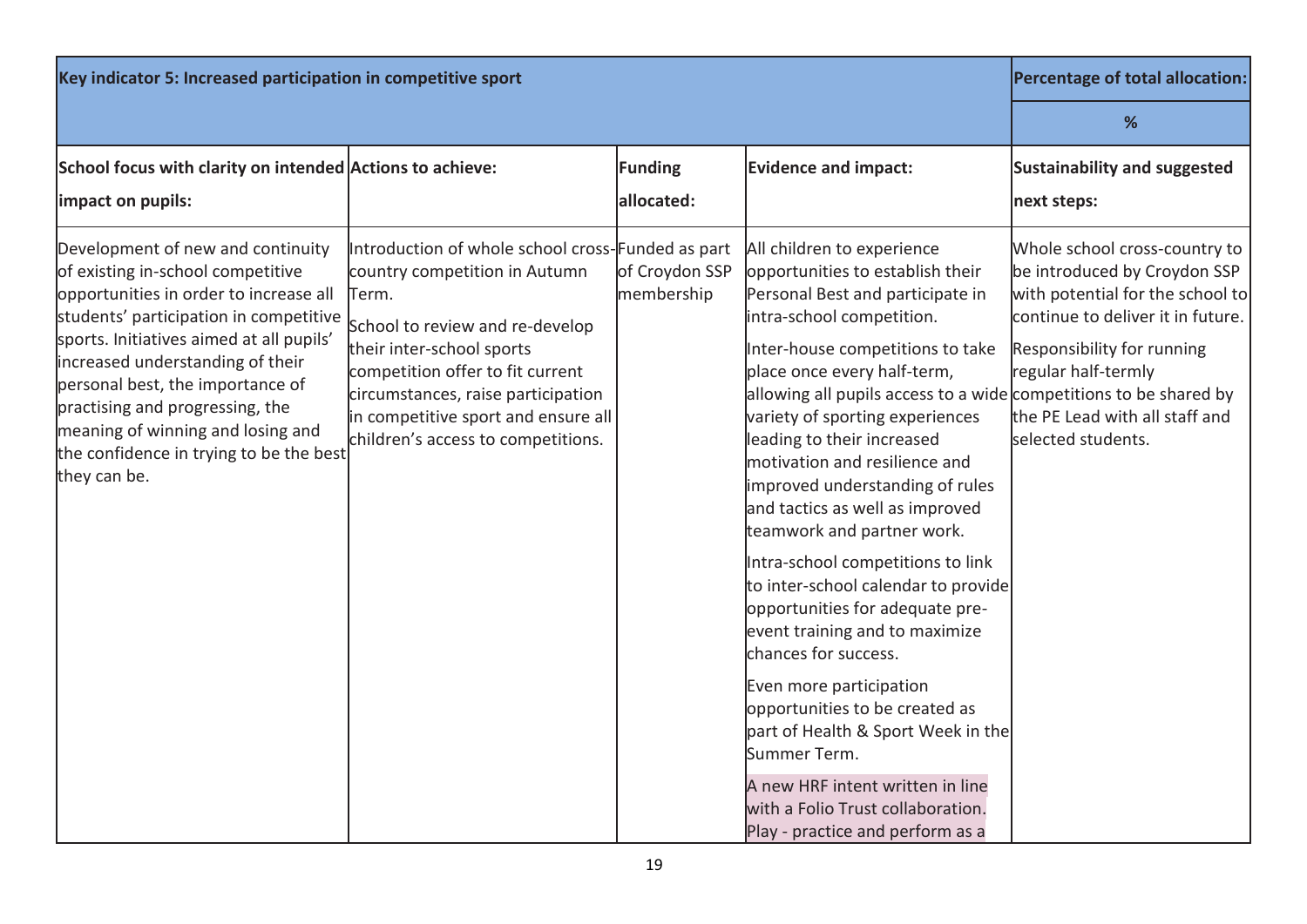|                                                                                                                                                                                                                                                                                                                                                                                                                                                                                                 |                                                                                                                                                                                                                                                                                                                                                                                                                    |                                                               | core principle of this.                                                                                                                                                                                                                                                                                                                                                                                |                                                                                                                                                                                                                                                                                  |
|-------------------------------------------------------------------------------------------------------------------------------------------------------------------------------------------------------------------------------------------------------------------------------------------------------------------------------------------------------------------------------------------------------------------------------------------------------------------------------------------------|--------------------------------------------------------------------------------------------------------------------------------------------------------------------------------------------------------------------------------------------------------------------------------------------------------------------------------------------------------------------------------------------------------------------|---------------------------------------------------------------|--------------------------------------------------------------------------------------------------------------------------------------------------------------------------------------------------------------------------------------------------------------------------------------------------------------------------------------------------------------------------------------------------------|----------------------------------------------------------------------------------------------------------------------------------------------------------------------------------------------------------------------------------------------------------------------------------|
|                                                                                                                                                                                                                                                                                                                                                                                                                                                                                                 |                                                                                                                                                                                                                                                                                                                                                                                                                    |                                                               | <b>Whole school competitions:</b>                                                                                                                                                                                                                                                                                                                                                                      |                                                                                                                                                                                                                                                                                  |
|                                                                                                                                                                                                                                                                                                                                                                                                                                                                                                 |                                                                                                                                                                                                                                                                                                                                                                                                                    |                                                               | Cross country - October 2020                                                                                                                                                                                                                                                                                                                                                                           |                                                                                                                                                                                                                                                                                  |
|                                                                                                                                                                                                                                                                                                                                                                                                                                                                                                 |                                                                                                                                                                                                                                                                                                                                                                                                                    |                                                               | (Intra and Inter-school comps)                                                                                                                                                                                                                                                                                                                                                                         |                                                                                                                                                                                                                                                                                  |
|                                                                                                                                                                                                                                                                                                                                                                                                                                                                                                 |                                                                                                                                                                                                                                                                                                                                                                                                                    |                                                               | Sportshall Athletics - Dec 2020                                                                                                                                                                                                                                                                                                                                                                        |                                                                                                                                                                                                                                                                                  |
|                                                                                                                                                                                                                                                                                                                                                                                                                                                                                                 |                                                                                                                                                                                                                                                                                                                                                                                                                    |                                                               | (Intra and Inter-school comps)                                                                                                                                                                                                                                                                                                                                                                         |                                                                                                                                                                                                                                                                                  |
|                                                                                                                                                                                                                                                                                                                                                                                                                                                                                                 |                                                                                                                                                                                                                                                                                                                                                                                                                    |                                                               | Seated Volleyball - Mar 2021                                                                                                                                                                                                                                                                                                                                                                           |                                                                                                                                                                                                                                                                                  |
|                                                                                                                                                                                                                                                                                                                                                                                                                                                                                                 |                                                                                                                                                                                                                                                                                                                                                                                                                    |                                                               | (Intra and Inter-school comps)                                                                                                                                                                                                                                                                                                                                                                         |                                                                                                                                                                                                                                                                                  |
|                                                                                                                                                                                                                                                                                                                                                                                                                                                                                                 |                                                                                                                                                                                                                                                                                                                                                                                                                    |                                                               | Foursquare - Apr 2021                                                                                                                                                                                                                                                                                                                                                                                  |                                                                                                                                                                                                                                                                                  |
|                                                                                                                                                                                                                                                                                                                                                                                                                                                                                                 |                                                                                                                                                                                                                                                                                                                                                                                                                    |                                                               | Orienteering - June 2021                                                                                                                                                                                                                                                                                                                                                                               |                                                                                                                                                                                                                                                                                  |
| Continuity of provision of the existing School to attempt to make the<br>and development of new inter-school most of the Croydon SSP<br>competitive opportunities leading to<br>an increased number of students<br>accessing both School Games as well<br>as other inter-school events. Focus on introduced to a wide selection of<br>ensuring that access to the inter-<br>school competitive opportunities is<br>provided to more teams that in the<br>past and to students of all abilities. | competition offer (up to 73 hours<br>of competitive events per year)<br>ensuring that students are<br>inter-school events each half-term.<br>Participation to include both<br>School Games and additional non-<br>School Games events as well as<br>virtual competitions to enable<br>involvement of more students<br>than ever before. Competition<br>offer to be open to all pupils,<br>including SEND students. | Funded as part<br>of the Croydon<br><b>SSP</b><br>membership. | More students, including those<br>previously not attending intra-<br>school competitions, entered into<br>events each half-term.<br>Competitions to include both live<br>and virtual formats.<br>Cross country - October 2020<br>(Intra and Inter-school comps)<br>Sportshall Athletics - Dec 2020<br>(Intra and Inter-school comps)<br>Seated Volleyball - Mar 2021<br>(Intra and Inter-school comps) | School to create a culture of<br>competitive sport leading to<br>students' long-term<br>participation in borough wide<br>competition.<br>A new HRF intent written in<br>line with a Folio Trust<br>collaboration. Play - practice<br>and perform as a core principle<br>of this. |
|                                                                                                                                                                                                                                                                                                                                                                                                                                                                                                 | School to develop further links<br>with Coombe Wood School in<br>order to offer additional new                                                                                                                                                                                                                                                                                                                     | TBC                                                           | Yr 5/6 Kwik cricket competition -<br><b>Jun 2021</b>                                                                                                                                                                                                                                                                                                                                                   |                                                                                                                                                                                                                                                                                  |
|                                                                                                                                                                                                                                                                                                                                                                                                                                                                                                 | competitive experience using their<br>new facilities.                                                                                                                                                                                                                                                                                                                                                              |                                                               |                                                                                                                                                                                                                                                                                                                                                                                                        |                                                                                                                                                                                                                                                                                  |